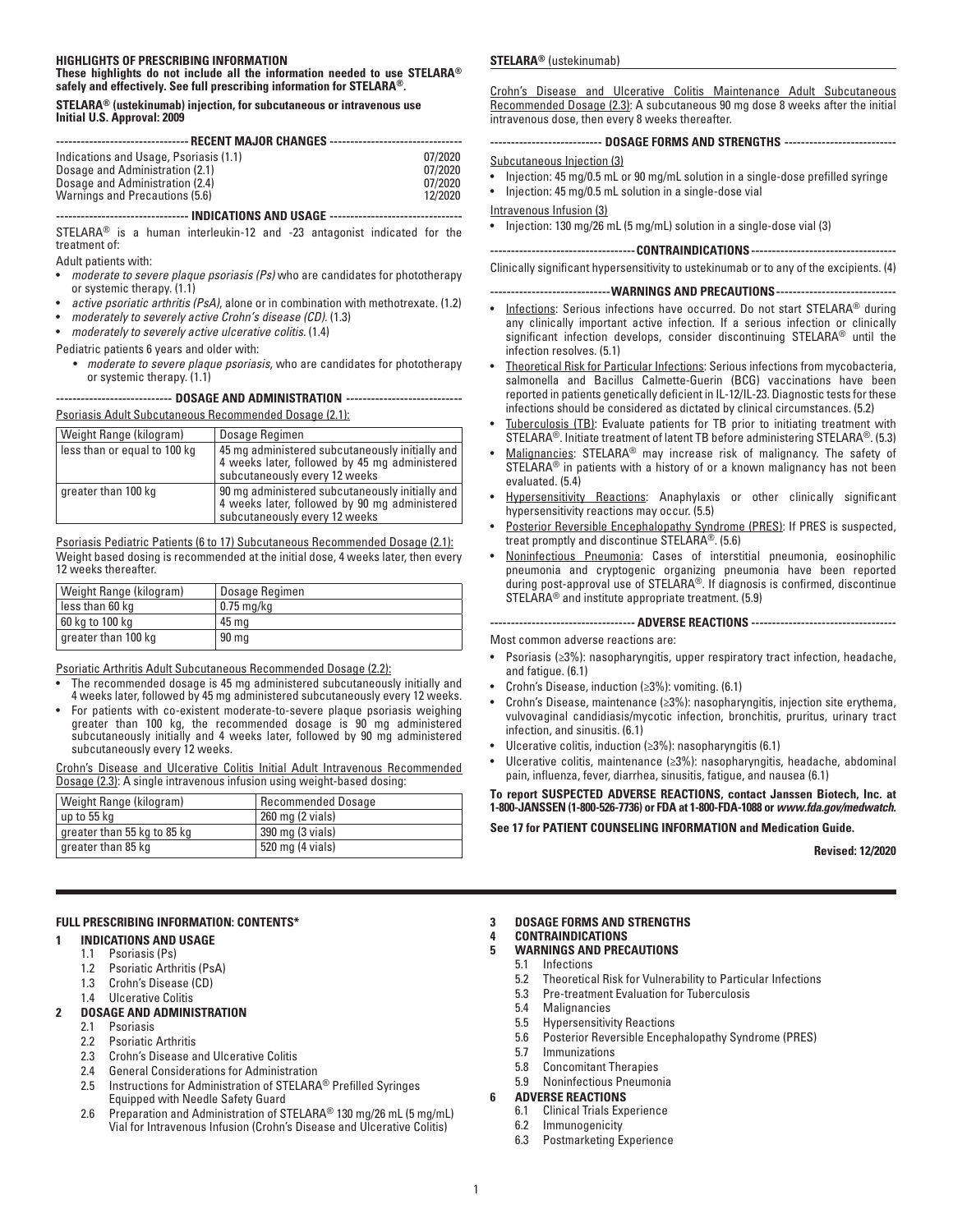- **7 DRUG INTERACTIONS**
	- 7.1 Concomitant Therapies
	- 7.2 CYP450 Substrates
	- 7.3 Allergen Immunotherapy

### **8 USE IN SPECIFIC POPULATIONS**

- 8.1 Pregnancy
- 8.2 Lactation
- 8.4 Pediatric Use
- 8.5 Geriatric Use

## **10 OVERDOSAGE**

**11 DESCRIPTION**

## **12 CLINICAL PHARMACOLOGY**

- 12.1 Mechanism of Action
- 12.2 Pharmacodynamics
- 12.3 Pharmacokinetics

### **FULL PRESCRIBING INFORMATION**

#### **1 INDICATIONS AND USAGE**

#### **1.1 Psoriasis (Ps)**

STELARA® is indicated for the treatment of patients 6 years or older with moderate to severe plaque psoriasis who are candidates for phototherapy or systemic therapy.

#### **1.2 Psoriatic Arthritis (PsA)**

STELARA® is indicated for the treatment of adult patients with active psoriatic arthritis. STELARA® can be used alone or in combination with methotrexate (MTX).

#### **1.3 Crohn's Disease (CD)**

STELARA® is indicated for the treatment of adult patients with moderately to severely active Crohn's disease.

#### **1.4 Ulcerative Colitis**

STELARA® is indicated for the treatment of adult patients with moderately to severely active ulcerative colitis.

#### **2 DOSAGE AND ADMINISTRATION**

#### **2.1 Psoriasis**

Subcutaneous Adult Dosage Regimen

- For patients weighing 100 kg or less, the recommended dose is 45 mg initially and 4 weeks later, followed by 45 mg every 12 weeks.
- For patients weighing more than 100 kg, the recommended dose is 90 mg initially and 4 weeks later, followed by 90 mg every 12 weeks.

In subjects weighing more than 100 kg, 45 mg was also shown to be efficacious. However, 90 mg resulted in greater efficacy in these subjects *[see Clinical Studies (14)].*

## Subcutaneous Pediatric Dosage Regimen

Administer STELARA® subcutaneously at Weeks 0 and 4, then every 12 weeks thereafter.

The recommended dose of STELARA® for pediatric patients (6-17 years old) based on body weight is shown below (Table 1).

**Table 1: Recommended Dose of STELARA® for Subcutaneous Injection in Pediatric Patients (6-17 years old) with Psoriasis**

| <b>Body Weight of Patient at the Time of Dosing</b> | <b>Recommended Dose</b> |
|-----------------------------------------------------|-------------------------|
| less than 60 kg                                     | $0.75$ mg/kg            |
| 60 kg to 100 kg                                     | 45 ma                   |
| more than 100 kg                                    | 90 <sub>mg</sub>        |

For pediatric patients weighing less than 60 kg, the administration volume for the recommended dose (0.75 mg/kg) is shown in Table 2; withdraw the appropriate volume from the single-dose vial.

#### **13 NONCLINICAL TOXICOLOGY**

13.1 Carcinogenesis, Mutagenesis, Impairment of Fertility 13.2 Animal Toxicology and/or Pharmacology

#### **14 CLINICAL STUDIES**

- 14.1 Psoriasis
	- 14.2 Adolescent Subjects with Plaque Psoriasis
	- 14.3 Psoriatic Arthritis
	- 14.4 Crohn's Disease
- 14.5 Ulcerative Colitis
- **15 REFERENCES**
- **16 HOW SUPPLIED/STORAGE AND HANDLING**
- **17 PATIENT COUNSELING INFORMATION**

\*Sections or subsections omitted from the full prescribing information are not listed.

#### **Table 2: Injection volumes of STELARA® 45 mg/0.5 mL single-dose vials for pediatric patients (6-17 years old) with psoriasis weighing less than 60 kg**

| Body Weight (kg) at the<br>time of dosing | Dose (mg) | <b>Volume of</b><br>injection (mL) |
|-------------------------------------------|-----------|------------------------------------|
| 15                                        | 11.3      | 0.12                               |
| 16                                        | 12.0      | 0.13                               |
| 17                                        | 12.8      | 0.14                               |
| 18                                        | 13.5      | 0.15                               |
| 19                                        | 14.3      | 0.16                               |
| $\overline{20}$                           | 15.0      | 0.17                               |
| 21                                        | 15.8      | 0.17                               |
| 22                                        | 16.5      | 0.18                               |
| 23                                        | 17.3      | 0.19                               |
| 24                                        | 18.0      | 0.20                               |
| $\overline{25}$                           | 18.8      | 0.21                               |
| 26                                        | 19.5      | 0.22                               |
| 27                                        | 20.3      | 0.22                               |
| 28                                        | 21.0      | 0.23                               |
| 29                                        | 21.8      | 0.24                               |
| 30                                        | 22.5      | 0.25                               |
| 31                                        | 23.3      | 0.26                               |
| 32                                        | 24        | 0.27                               |
| 33                                        | 24.8      | 0.27                               |
| 34                                        | 25.5      | 0.28                               |
| 35                                        | 26.3      | 0.29                               |
| 36                                        | 27        | 0.3                                |
| 37                                        | 27.8      | 0.31                               |
| 38                                        | 28.5      | 0.32                               |
| 39                                        | 29.3      | 0.32                               |
| 40                                        | 30        | 0.33                               |
| 41                                        | 30.8      | 0.34                               |
| 42                                        | 31.5      | 0.35                               |
| 43                                        | 32.3      | 0.36                               |
| 44                                        | 33        | 0.37                               |
| 45                                        | 33.8      | 0.37                               |
| 46                                        | 34.5      | 0.38                               |
| 47                                        | 35.3      | 0.39                               |
| 48                                        | 36        | 0.4                                |
| 49                                        | 36.8      | 0.41                               |
| 50                                        | 37.5      | 0.42                               |
| 51                                        | 38.3      | 0.42                               |
| 52                                        | 39        | 0.43                               |
| 53                                        | 39.8      | 0.44                               |
| 54                                        | 40.5      | 0.45                               |
| 55                                        | 41.3      | 0.46                               |
| 56                                        | 42        | 0.46                               |
| 57                                        | 42.8      | 0.47                               |
| 58                                        | 43.5      | 0.48                               |
| 59                                        | 44.3      | 0.49                               |

#### **2.2 Psoriatic Arthritis**

Subcutaneous Adult Dosage Regimen

- The recommended dose is 45 mg initially and 4 weeks later, followed by 45 mg every 12 weeks.
- For patients with co-existent moderate-to-severe plaque psoriasis weighing more than 100 kg, the recommended dose is 90 mg initially and 4 weeks later, followed by 90 mg every 12 weeks.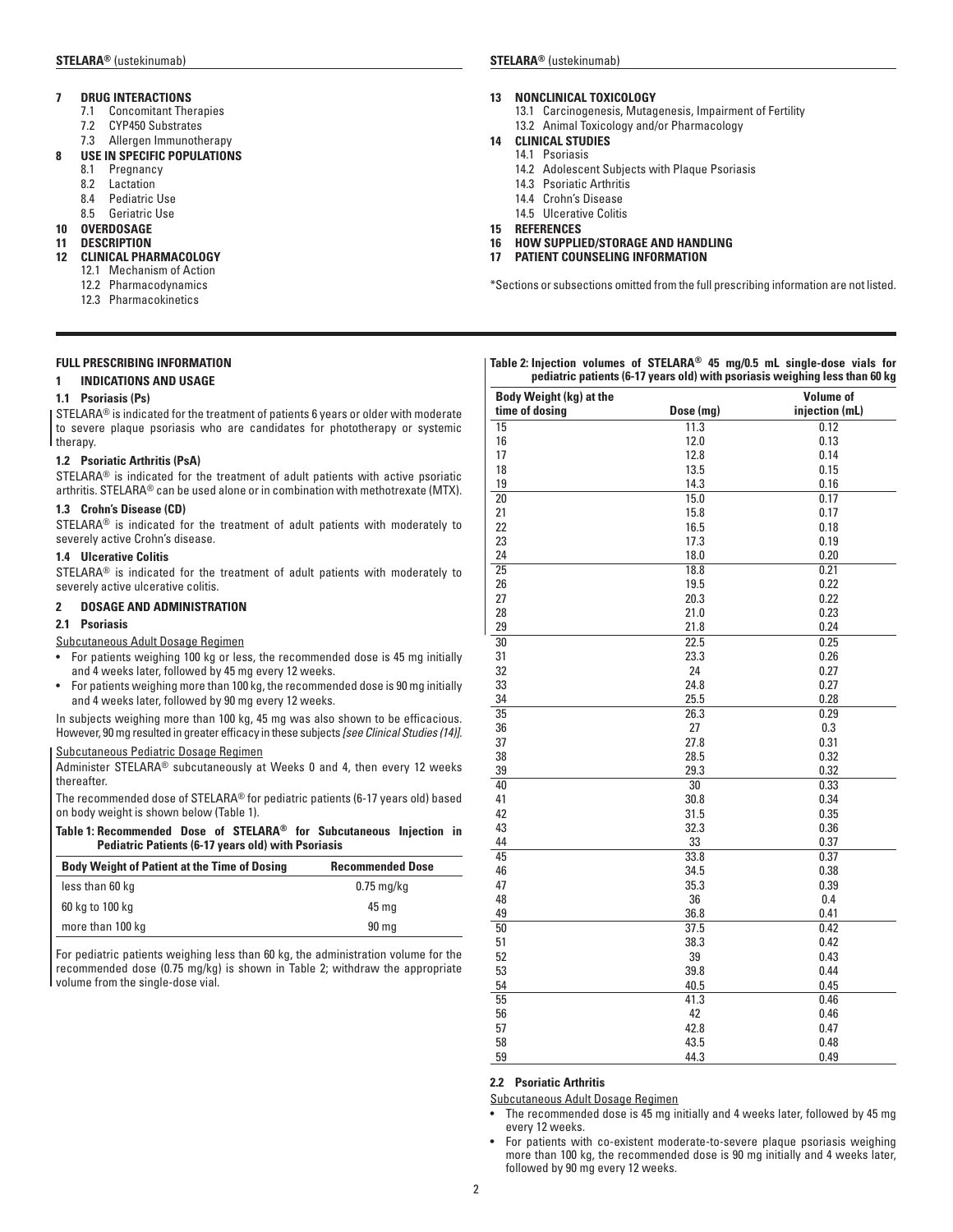#### **2.3 Crohn's Disease and Ulcerative Colitis**

Intravenous Induction Adult Dosage Regimen

A single intravenous infusion dose of STELARA® using the weight-based dosage regimen specified in Table 3 *[see Instructions for dilution of STELARA® 130 mg vial for intravenous infusion (2.6)].*

#### **Table 3: Initial Intravenous Dosage of STELARA®**

| <b>Body Weight of Patient</b><br>at the time of dosing | Dose     | Number of 130 mg/26 mL (5 mg/mL)<br><b>STELARA<sup>®</sup></b> vials |
|--------------------------------------------------------|----------|----------------------------------------------------------------------|
| 55 kg or less                                          | $260$ mg |                                                                      |
| more than 55 kg to 85 kg                               | 390 mg   |                                                                      |
| more than 85 kg                                        | 520 mg   | Д                                                                    |

#### Subcutaneous Maintenance Adult Dosage Regimen

The recommended maintenance dosage is a subcutaneous 90 mg dose administered 8 weeks after the initial intravenous dose, then every 8 weeks thereafter.

### **2.4 General Considerations for Administration**

- $STELARA<sup>®</sup>$  is intended for use under the guidance and supervision of a physician. STELARA® should only be administered to patients who will be closely monitored and have regular follow-up visits with a physician. The appropriate dose should be determined by a healthcare provider using the patient's current weight at the time of dosing. In pediatric patients, it is recommended that STELARA® be administered by a healthcare provider. If a physician determines that it is appropriate, a patient may self-inject or a caregiver may inject STELARA® after proper training in subcutaneous injection technique. Patients should be instructed to follow the directions provided in the Medication Guide *[see Medication Guide].*
- The needle cover on the prefilled syringe contains dry natural rubber (a derivative of latex). The needle cover should not be handled by persons sensitive to latex.
- It is recommended that each injection be administered at a different anatomic location (such as upper arms, gluteal regions, thighs, or any quadrant of abdomen) than the previous injection, and not into areas where the skin is tender, bruised, erythematous, or indurated. When using the single-dose vial, a 1 mL syringe with a 27 gauge, ½ inch needle is recommended.
- Prior to administration, visually inspect STELARA<sup>®</sup> for particulate matter and discoloration. STELARA® is a colorless to light yellow solution and may contain a few small translucent or white particles. Do not use STELARA® if it is discolored or cloudy, or if other particulate matter is present. STELARA® does not contain preservatives; therefore, discard any unused product remaining in the vial and/or syringe.

#### **2.5 Instructions for Administration of STELARA® Prefilled Syringes Equipped with Needle Safety Guard**

Refer to the diagram below for the provided instructions.

#### **To prevent premature activation of the needle safety guard, do not touch the NEEDLE GUARD ACTIVATION CLIPS at any time during use.**



- Hold the BODY and remove the NEEDLE COVER. **Do not hold the PLUNGER or PLUNGER HEAD while removing the NEEDLE COVER or the PLUNGER may move. Do not use the prefilled syringe if it is dropped without the NEEDLE COVER in place.**
- Inject STELARA® subcutaneously as recommended *[see Dosage and Administration (2.1, 2.2, 2.3)].*
- Inject all of the medication by pushing in the PLUNGER until the PLUNGER HEAD is completely between the needle guard wings. **Injection of the entire prefilled syringe contents is necessary to activate the needle guard.**



- 
- After injection, maintain the pressure on the PLUNGER HEAD and remove the needle from the skin. Slowly take your thumb off the PLUNGER HEAD to allow the empty syringe to move up until the entire needle is covered by the needle guard, as shown by the illustration below:



- Used syringes should be placed in a puncture-resistant container.
- **2.6 Preparation and Administration of STELARA® 130 mg/26 mL (5 mg/mL) Vial for Intravenous Infusion (Crohn's Disease and Ulcerative Colitis)**

STELARA® solution for intravenous infusion must be diluted, prepared and infused by a healthcare professional using aseptic technique.

- 1. Calculate the dose and the number of STELARA® vials needed based on patient weight (Table 3). Each 26 mL vial of STELARA® contains 130 mg of ustekinumab.
- 2. Withdraw, and then discard a volume of the 0.9% Sodium Chloride Injection, USP from the 250 mL infusion bag equal to the volume of STELARA® to be added (discard 26 mL sodium chloride for each vial of STELARA® needed, for 2 vialsdiscard 52 mL, for 3 vials- discard 78 mL, 4 vials- discard 104 mL). Alternatively, a 250 mL infusion bag containing 0.45% Sodium Chloride Injection, USP may be used.
- 3. Withdraw 26 mL of STELARA® from each vial needed and add it to the 250 mL infusion bag. The final volume in the infusion bag should be 250 mL. Gently mix.
- 4. Visually inspect the diluted solution before infusion. Do not use if visibly opaque particles, discoloration or foreign particles are observed.
- 5. Infuse the diluted solution over a period of at least one hour. Once diluted, the infusion should be completely administered within eight hours of the dilution in the infusion bag.
- 6. Use only an infusion set with an in-line, sterile, non-pyrogenic, low proteinbinding filter (pore size 0.2 micrometer).
- 7. Do not infuse STELARA® concomitantly in the same intravenous line with other agents.
- 8. STELARA® does not contain preservatives. Each vial is for single use only. Discard any remaining solution. Dispose any unused medicinal product in accordance with local requirements.

#### **Storage**

If necessary, the diluted infusion solution may be kept at room temperature up to 25°C (77°F) for up to 7 hours. Storage time at room temperature begins once the diluted solution has been prepared. The infusion should be completed within 8 hours after the dilution in the infusion bag (cumulative time after preparation including the storage and the infusion period). Do not freeze. Discard any unused portion of the infusion solution.

### **3 DOSAGE FORMS AND STRENGTHS**

STELARA® (ustekinumab) is a colorless to light yellow solution and may contain a few small translucent or white particles.

Subcutaneous Injection

- Injection: 45 mg/0.5 mL or 90 mg/mL solution in a single-dose prefilled syringe
- Injection: 45 mg/0.5 mL solution in a single-dose vial

Intravenous Infusion

• Injection: 130 mg/26 mL (5 mg/mL) solution in a single-dose vial

### **4 CONTRAINDICATIONS**

STELARA® is contraindicated in patients with clinically significant hypersensitivity to ustekinumab or to any of the excipients *[see Warnings and Precautions (5.5)].*

#### **5 WARNINGS AND PRECAUTIONS**

#### **5.1 Infections**

STELARA® may increase the risk of infections and reactivation of latent infections. Serious bacterial, mycobacterial, fungal, and viral infections were observed in patients receiving STELARA® *[see Adverse Reactions (6.1, 6.3)]*.

Serious infections requiring hospitalization, or otherwise clinically significant infections, reported in clinical studies included the following:

- *Psoriasis*: diverticulitis, cellulitis, pneumonia, appendicitis, cholecystitis, sepsis, osteomyelitis, viral infections, gastroenteritis and urinary tract infections.
- *Psoriatic arthritis*: cholecystitis.
- *Crohn's disease*: anal abscess, gastroenteritis, ophthalmic herpes zoster, pneumonia, and listeria meningitis.
- *Ulcerative colitis*: gastroenteritis, ophthalmic herpes zoster, pneumonia, and listeriosis.

Treatment with STELARA® should not be initiated in patients with any clinically important active infection until the infection resolves or is adequately treated. Consider the risks and benefits of treatment prior to initiating use of STELARA® in patients with a chronic infection or a history of recurrent infection.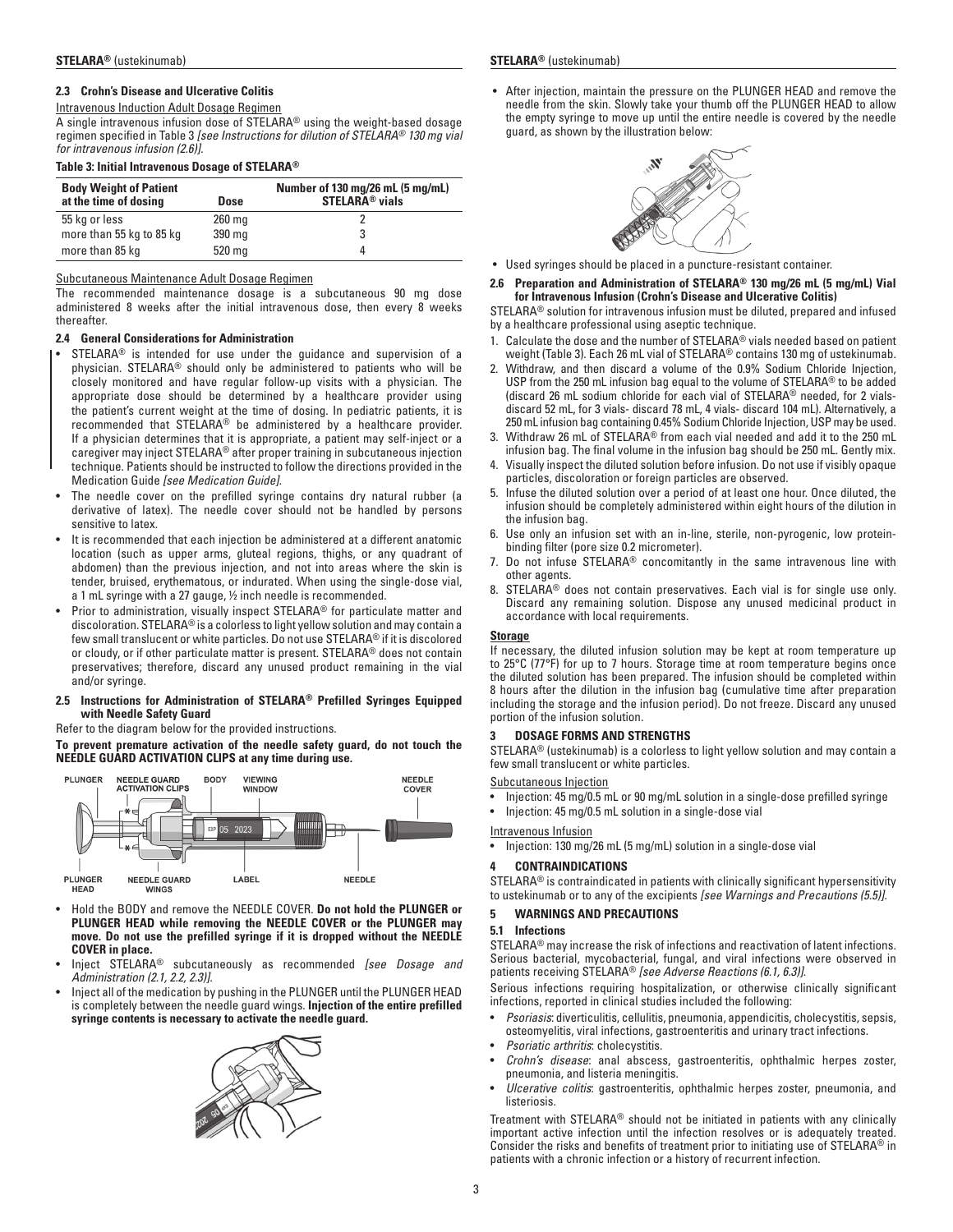Instruct patients to seek medical advice if signs or symptoms suggestive of an infection occur while on treatment with STELARA® and consider discontinuing STELARA® for serious or clinically significant infections until the infection resolves or is adequately treated.

#### **5.2 Theoretical Risk for Vulnerability to Particular Infections**

Individuals genetically deficient in IL-12/IL-23 are particularly vulnerable to disseminated infections from mycobacteria (including nontuberculous, environmental mycobacteria), salmonella (including nontyphi strains), and Bacillus Calmette-Guerin (BCG) vaccinations. Serious infections and fatal outcomes have been reported in such patients.

It is not known whether patients with pharmacologic blockade of IL-12/IL-23 from treatment with STELARA® may be susceptible to these types of infections. Appropriate diagnostic testing should be considered, e.g., tissue culture, stool culture, as dictated by clinical circumstances.

#### **5.3 Pre-treatment Evaluation for Tuberculosis**

Evaluate patients for tuberculosis infection prior to initiating treatment with STELARA®.

Do not administer STELARA® to patients with active tuberculosis infection. Initiate treatment of latent tuberculosis prior to administering STELARA®. Consider anti-tuberculosis therapy prior to initiation of STELARA® in patients with a past history of latent or active tuberculosis in whom an adequate course of treatment cannot be confirmed. Closely monitor patients receiving STELARA® for signs and symptoms of active tuberculosis during and after treatment.

#### **5.4 Malignancies**

STELARA® is an immunosuppressant and may increase the risk of malignancy. Malignancies were reported among subjects who received STELARA® in clinical studies *[see Adverse Reactions (6.1)].* In rodent models, inhibition of IL-12/IL-23p40 increased the risk of malignancy *[see Nonclinical Toxicology (13)].*

The safety of STELARA® has not been evaluated in patients who have a history of malignancy or who have a known malignancy.

There have been post-marketing reports of the rapid appearance of multiple cutaneous squamous cell carcinomas in patients receiving STELARA® who had pre-existing risk factors for developing non-melanoma skin cancer. All patients receiving STELARA® should be monitored for the appearance of non-melanoma skin cancer. Patients greater than 60 years of age, those with a medical history of prolonged immunosuppressant therapy and those with a history of PUVA treatment should be followed closely *[see Adverse Reactions (6.1)].*

#### **5.5 Hypersensitivity Reactions**

Hypersensitivity reactions, including anaphylaxis and angioedema, have been reported with STELARA® *[see Adverse Reactions (6.1, 6.3)].* If an anaphylactic or other clinically significant hypersensitivity reaction occurs, institute appropriate therapy and discontinue STELARA®.

#### **5.6 Posterior Reversible Encephalopathy Syndrome (PRES)**

Two cases of posterior reversible encephalopathy syndrome (PRES), also known as Reversible Posterior Leukoencephalopathy Syndrome (RPLS), were reported in clinical trials. Cases have also been reported in postmarketing experience in patients with psoriasis, psoriatic arthritis and Crohn's disease. Clinical presentation included headaches, seizures, confusion, visual disturbances, and imaging changes consistent with PRES a few days to several months after ustekinumab initiation. A few cases reported latency of a year or longer. Patients recovered with supportive care following withdrawal of ustekinumab.

Monitor all patients treated with STELARA® for signs and symptoms of PRES. If PRES  $\mid$  is suspected, promptly administer appropriate treatment and discontinue STELARA®.

#### **5.7 Immunizations**

Prior to initiating therapy with STELARA®, patients should receive all ageappropriate immunizations as recommended by current immunization guidelines. Patients being treated with STELARA® should not receive live vaccines. BCG vaccines should not be given during treatment with STELARA® or for one year prior to initiating treatment or one year following discontinuation of treatment. Caution is advised when administering live vaccines to household contacts of patients receiving STELARA® because of the potential risk for shedding from the household contact and transmission to patient.

Non-live vaccinations received during a course of STELARA® may not elicit an immune response sufficient to prevent disease.

#### **5.8 Concomitant Therapies**

In clinical studies of psoriasis the safety of STELARA® in combination with other biologic immunosuppressive agents or phototherapy was not evaluated. Ultraviolet-induced skin cancers developed earlier and more frequently in mice genetically manipulated to be deficient in both IL-12 and IL-23 or IL-12 alone *[see Concomitant Therapies (7.1), Nonclinical Toxicology (13.1)].*

#### **5.9 Noninfectious Pneumonia**

Cases of interstitial pneumonia, eosinophilic pneumonia and cryptogenic organizing pneumonia have been reported during post-approval use of STELARA®. Clinical presentations included cough, dyspnea, and interstitial infiltrates following one to three doses. Serious outcomes have included respiratory failure and prolonged hospitalization. Patients improved with discontinuation of therapy and in certain cases administration of corticosteroids. If diagnosis is confirmed, discontinue STELARA® and institute appropriate treatment *[see Postmarketing Experience (6.3)].*

#### **6 ADVERSE REACTIONS**

The following serious adverse reactions are discussed elsewhere in the label:

- Infections *[see Warnings and Precautions (5.1)]*
- Malignancies *[see Warnings and Precautions (5.4)]*
- Hypersensitivity Reactions *[see Warnings and Precautions (5.5)]*
- Posterior Reversible Encephalopathy Syndrome (PRES) *[see Warnings and Precautions (5.6)]*

#### **6.1 Clinical Trials Experience**

Because clinical trials are conducted under widely varying conditions, adverse reaction rates observed in the clinical trials of a drug cannot be directly compared to rates in the clinical trials of another drug and may not reflect the rates observed in practice.

#### Adult Subjects with Plaque Psoriasis

The safety data reflect exposure to STELARA® in 3117 adult psoriasis subjects, including 2414 exposed for at least 6 months, 1855 exposed for at least one year, 1653 exposed for at least two years, 1569 exposed for at least three years, 1482 exposed for at least four years and 838 exposed for at least five years.

Table 4 summarizes the adverse reactions that occurred at a rate of at least 1% and at a higher rate in the STELARA® groups than the placebo group during the placebo-controlled period of Ps STUDY 1 and Ps STUDY 2 *[see Clinical Studies (14)].*

#### **Table 4: Adverse Reactions Reported by ≥1% of Subjects through Week 12 in Ps STUDY 1 and Ps STUDY 2**

|                                   |                | <b>STELARA®</b> |              |  |
|-----------------------------------|----------------|-----------------|--------------|--|
|                                   | <b>Placebo</b> | 45 mg           | <b>90 mg</b> |  |
| <b>Subjects treated</b>           | 665            | 664             | 666          |  |
| Nasopharyngitis                   | 51(8%)         | 56 (8%)         | 49 (7%)      |  |
| Upper respiratory tract infection | 30(5%)         | 36(5%)          | 28 (4%)      |  |
| Headache                          | 23(3%)         | 33(5%)          | 32(5%)       |  |
| Fatique                           | 14 (2%)        | 18 (3%)         | 17(3%)       |  |
| Diarrhea                          | 12(2%)         | 13(2%)          | 13(2%)       |  |
| Back pain                         | $8(1\%)$       | $9(1\%)$        | 14 (2%)      |  |
| <b>Dizziness</b>                  | $8(1\%)$       | $8(1\%)$        | 14 (2%)      |  |
| Pharyngolaryngeal pain            | $7(1\%)$       | $9(1\%)$        | 12(2%)       |  |
| Pruritus                          | $9(1\%)$       | $10(2\%)$       | $9(1\%)$     |  |
| Injection site erythema           | $3(<1\%)$      | $6(1\%)$        | 13 (2%)      |  |
| Myalgia                           | $4(1\%)$       | 7(1%)           | $8(1\%)$     |  |
| Depression                        | $3(<1\%)$      | $8(1\%)$        | $4(1\%)$     |  |

Adverse reactions that occurred at rates less than 1% in the controlled period of Ps STUDIES 1 and 2 through week 12 included: cellulitis, herpes zoster, diverticulitis and certain injection site reactions (pain, swelling, pruritus, induration, hemorrhage, bruising, and irritation).

One case of PRES occurred during adult plaque psoriasis clinical studies *[see Warnings and Precautions (5.6)].*

#### *Infections*

In the placebo-controlled period of clinical studies of psoriasis subjects (average follow-up of 12.6 weeks for placebo-treated subjects and 13.4 weeks for STELARA® treated subjects), 27% of STELARA®-treated subjects reported infections (1.39 per subject-year of follow-up) compared with 24% of placebo-treated subjects (1.21 per subject-year of follow-up). Serious infections occurred in 0.3% of STELARA® treated subjects (0.01 per subject-year of follow-up) and in 0.4% of placebo-treated subjects (0.02 per subject-year of follow-up) *[see Warnings and Precautions (5.1)].* In the controlled and non-controlled portions of psoriasis clinical studies (median follow-up of 3.2 years), representing 8998 subject-years of exposure, 72.3% of STELARA®-treated subjects reported infections (0.87 per subject-years of followup). Serious infections were reported in 2.8% of subjects (0.01 per subject-years of follow-up).

#### *Malignancies*

In the controlled and non-controlled portions of psoriasis clinical studies (median follow-up of 3.2 years, representing 8998 subject-years of exposure), 1.7% of STELARA®-treated subjects reported malignancies excluding non-melanoma skin cancers (0.60 per hundred subject-years of follow-up). Non-melanoma skin cancer was reported in 1.5% of STELARA®-treated subjects (0.52 per hundred subjectyears of follow-up) *[see Warnings and Precautions (5.4)].* The most frequently observed malignancies other than non-melanoma skin cancer during the clinical studies were: prostate, melanoma, colorectal and breast. Malignancies other than non-melanoma skin cancer in STELARA®-treated patients during the controlled and uncontrolled portions of studies were similar in type and number to what would be expected in the general U.S. population according to the SEER database (adjusted for age, gender and race).1

#### Pediatric Subjects with Plaque Psoriasis

The safety of STELARA® was assessed in two studies of pediatric subjects with moderate to severe plaque psoriasis. Ps STUDY 3 evaluated safety for up to 60 weeks in 110 adolescents (12 to 17 years old). Ps STUDY 4 evaluated safety for up to 56 weeks in 44 children (6 to 11 years old). The safety profile in pediatric subjects was similar to the safety profile from studies in adults with plaque psoriasis.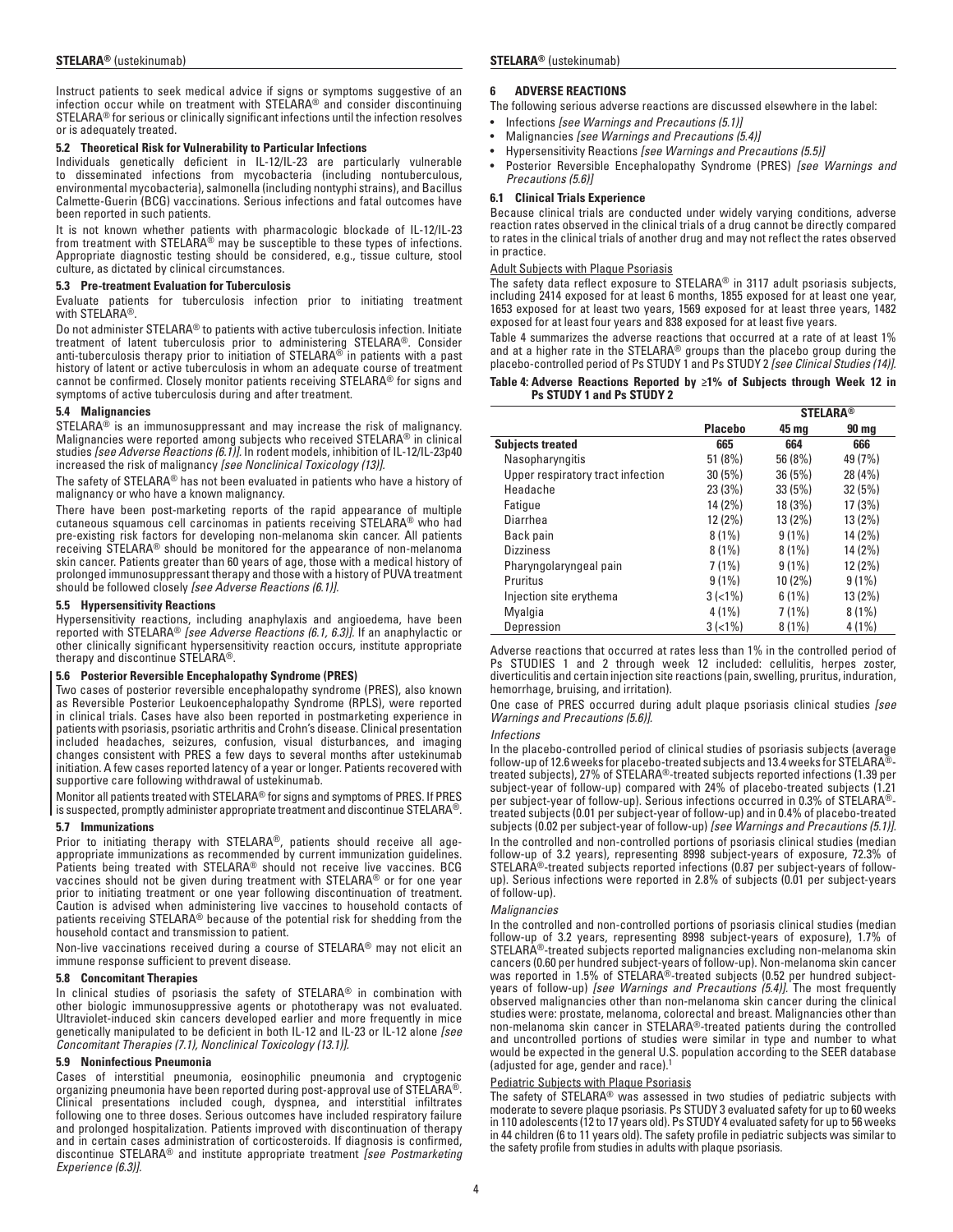#### Psoriatic Arthritis

The safety of STELARA® was assessed in 927 subjects in two randomized, doubleblind, placebo-controlled studies in adults with active psoriatic arthritis (PsA). The overall safety profile of STELARA® in subjects with PsA was consistent with the safety profile seen in adult psoriasis clinical studies. A higher incidence of arthralgia, nausea, and dental infections was observed in STELARA®-treated subjects when compared with placebo-treated subjects (3% vs. 1% for arthralgia and 3% vs. 1% for nausea; 1% vs. 0.6% for dental infections) in the placebocontrolled portions of the PsA clinical studies.

#### Crohn's Disease

The safety of STELARA® was assessed in 1407 subjects with moderately to severely active Crohn's disease (Crohn's Disease Activity Index [CDAI] greater than or equal to 220 and less than or equal to 450) in three randomized, doubleblind, placebo-controlled, parallel-group, multicenter studies. These 1407 subjects included 40 subjects who received a prior investigational intravenous ustekinumab formulation but were not included in the efficacy analyses. In Studies CD-1 and CD-2 there were 470 subjects who received STELARA® 6 mg/kg as a weight-based single intravenous induction dose and 466 who received placebo *[see Dosage and Administration (2.3)].* Subjects who were responders in either Study CD-1 or CD-2 were randomized to receive a subcutaneous maintenance regimen of either 90 mg STELARA® every 8 weeks, or placebo for 44 weeks in Study CD-3. Subjects in these 3 studies may have received other concomitant therapies including aminosalicylates, immunomodulatory agents [azathioprine (AZA), 6-mercaptopurine (6-MP), MTX], oral corticosteroids (prednisone or budesonide), and/or antibiotics for their Crohn's disease *[see Clinical Studies (14.4)].*

The overall safety profile of STELARA® was consistent with the safety profile seen in the adult psoriasis and psoriatic arthritis clinical studies. Common adverse reactions in Studies CD-1 and CD-2 and in Study CD-3 are listed in Tables 5 and 6, respectively.

#### **Table 5: Common adverse reactions through Week 8 in Studies CD-1 and CD-2 occurring in ≥3% of STELARA®-treated subjects and higher than placebo**

| <b>Placebo</b><br>$N = 466$ | <b>STELARA®</b><br>6 mg/kg single intravenous<br>induction dose<br>$N = 470$ |
|-----------------------------|------------------------------------------------------------------------------|
| 3%                          | 4%                                                                           |
|                             |                                                                              |

Other less common adverse reactions reported in subjects in Studies CD-1 and CD-2 included asthenia (1% vs 0.4%), acne (1% vs 0.4%), and pruritus (2% vs 0.4%).

| Table 6: Common adverse reactions through Week 44 in Study CD-3 occurring |  |  |  |  |
|---------------------------------------------------------------------------|--|--|--|--|
| in $\geq$ 3% of STELARA®-treated subjects and higher than placebo         |  |  |  |  |

|                                            | <b>Placebo</b><br>$N = 133$ | <b>STELARA®</b><br>90 mg subcutaneous<br>maintenance dose every<br>8 weeks<br>$N = 131$ |
|--------------------------------------------|-----------------------------|-----------------------------------------------------------------------------------------|
| Nasopharyngitis                            | 8%                          | 11%                                                                                     |
| Injection site erythema                    | 0                           | 5%                                                                                      |
| Vulvovaginal candidiasis/mycotic infection | $1\%$                       | 5%                                                                                      |
| <b>Bronchitis</b>                          | 3%                          | 5%                                                                                      |
| Pruritus                                   | 2%                          | 4%                                                                                      |
| Urinary tract infection                    | 2%                          | 4%                                                                                      |
| <b>Sinusitis</b>                           | 2%                          | 3%                                                                                      |

#### *Infections*

In patients with Crohn's disease, serious or other clinically significant infections included anal abscess, gastroenteritis, and pneumonia. In addition, listeria meningitis and ophthalmic herpes zoster were reported in one patient each *[see Warnings and Precautions (5.1)].*

#### *Malignancies*

With up to one year of treatment in the Crohn's disease clinical studies, 0.2% of STELARA®-treated subjects (0.36 events per hundred patient-years) and 0.2% of placebo-treated subjects (0.58 events per hundred patient-years) developed nonmelanoma skin cancer. Malignancies other than non-melanoma skin cancers occurred in 0.2% of STELARA®-treated subjects (0.27 events per hundred patientyears) and in none of the placebo-treated subjects.

#### *Hypersensitivity Reactions Including Anaphylaxis*

In CD studies, two patients reported hypersensitivity reactions following STELARA® administration. One patient experienced signs and symptoms consistent with anaphylaxis (tightness of the throat, shortness of breath, and flushing) after a single subcutaneous administration (0.1% of patients receiving subcutaneous STELARA®). In addition, one patient experienced signs and symptoms consistent with or related to a hypersensitivity reaction (chest discomfort, flushing, urticaria, and increased body temperature) after the initial intravenous STELARA® dose (0.08% of patients receiving intravenous STELARA®). These patients were treated with oral antihistamines or corticosteroids and in both cases symptoms resolved within an hour.

#### Ulcerative Colitis

The safety of STELARA® was evaluated in two randomized, double-blind, placebocontrolled clinical studies (UC-1 [IV induction] and UC-2 [SC maintenance]) in 960 adult subjects with moderately to severely active ulcerative colitis *[see Clinical Studies (14.5)]*. The overall safety profile of STELARA® in patients with ulcerative colitis was consistent with the safety profile seen across all approved indications. Adverse reactions reported in at least 3% of STELARA®-treated subjects and at a higher rate than placebo were:

- Induction (UC-1): nasopharyngitis (7% vs 4%).
- Maintenance (UC-2): nasopharyngitis (24% vs 20%), headache (10% vs 4%), abdominal pain (7% vs 3%), influenza (6% vs 5%), fever (5% vs. 4%), diarrhea (4% vs 1%), sinusitis (4% vs 1%), fatigue (4% vs 2%), and nausea (3% vs 2%).

#### *Infections*

In patients with ulcerative colitis, serious or other clinically significant infections included gastroenteritis and pneumonia. In addition, listeriosis and ophthalmic herpes zoster were reported in one patient each *[see Warnings and Precautions (5.1)].*

#### *Malignancies*

With up to one year of treatment in the ulcerative colitis clinical studies, 0.4% of STELARA®-treated subjects (0.48 events per hundred patient-years) and 0.0% of placebo-treated subjects (0.00 events per hundred patient-years) developed non-melanoma skin cancer. Malignancies other than non-melanoma skin cancers occurred in 0.5% of STELARA®-treated subjects (0.64 events per hundred patientyears) and 0.2% of placebo-treated subjects (0.40 events per hundred patient-years).

#### **6.2 Immunogenicity**

As with all therapeutic proteins, there is potential for immunogenicity. The detection of antibody formation is highly dependent on the sensitivity and specificity of the assay. Additionally, the observed incidence of antibody (including neutralizing antibody) positivity in an assay may be influenced by several factors, including assay methodology, sample handling, timing of sample collection, concomitant medications and underlying disease. For these reasons, comparison of the incidence of antibodies to ustekinumab in the studies described below with the incidence of antibodies to other products may be misleading.

Approximately 6 to 12.4% of subjects treated with STELARA® in psoriasis and psoriatic arthritis clinical studies developed antibodies to ustekinumab, which were generally low-titer. In psoriasis clinical studies, antibodies to ustekinumab were associated with reduced or undetectable serum ustekinumab concentrations and reduced efficacy. In psoriasis studies, the majority of subjects who were positive for antibodies to ustekinumab had neutralizing antibodies.

In Crohn's disease and ulcerative colitis clinical studies, 2.9% and 4.6% of subjects, respectively, developed antibodies to ustekinumab when treated with STELARA® for approximately one year. No apparent association between the development of antibodies to ustekinumab and the development of injection site reactions was seen.

#### **6.3 Postmarketing Experience**

The following adverse reactions have been reported during post-approval of STELARA®. Because these reactions are reported voluntarily from a population of uncertain size, it is not always possible to reliably estimate their frequency or establish a causal relationship to STELARA® exposure.

*Immune system disorders:* Serious hypersensitivity reactions (including anaphylaxis and angioedema), other hypersensitivity reactions (including rash and urticaria) *[see Warnings and Precautions (5.5)].*

*Infections and infestations:* Lower respiratory tract infection (including opportunistic fungal infections and tuberculosis) *[see Warnings and Precautions (5.1)].*

*Neurological disorders:* Posterior Reversible Encephalopathy Syndrome (PRES) *[see Warnings and Precautions (5.6)].*

*Respiratory, thoracic and mediastinal disorders:* Interstitial pneumonia, eosinophilic pneumonia and cryptogenic organizing pneumonia *[see Warnings and Precautions (5.9)].*

*Skin reactions:* Pustular psoriasis, erythrodermic psoriasis.

#### **7 DRUG INTERACTIONS**

#### **7.1 Concomitant Therapies**

In psoriasis studies the safety of STELARA® in combination with immunosuppressive agents or phototherapy has not been evaluated *[see Warnings and Precautions (5.8)]*. In psoriatic arthritis studies, concomitant MTX use did not appear to influence the safety or efficacy of STELARA®. In Crohn's disease and ulcerative colitis induction studies, immunomodulators (6-MP, AZA, MTX) were used concomitantly in approximately 30% of subjects and corticosteroids were used concomitantly in approximately 40% and 50% of Crohn's disease and ulcerative colitis subjects, respectively. Use of these concomitant therapies did not appear to influence the overall safety or efficacy of STELARA®.

#### **7.2 CYP450 Substrates**

The formation of CYP450 enzymes can be altered by increased levels of certain cytokines (e.g., IL-1, IL-6, IL-10, TNF $\alpha$ , IFN) during chronic inflammation. Thus, STELARA®, an antagonist of IL-12 and IL-23, could normalize the formation of CYP450 enzymes. Upon initiation of STELARA® in patients who are receiving concomitant CYP450 substrates, particularly those with a narrow therapeutic index, monitoring for therapeutic effect (e.g., for warfarin) or drug concentration (e.g., for cyclosporine) should be considered and the individual dose of the drug adjusted as needed *[see Clinical Pharmacology (12.3)].*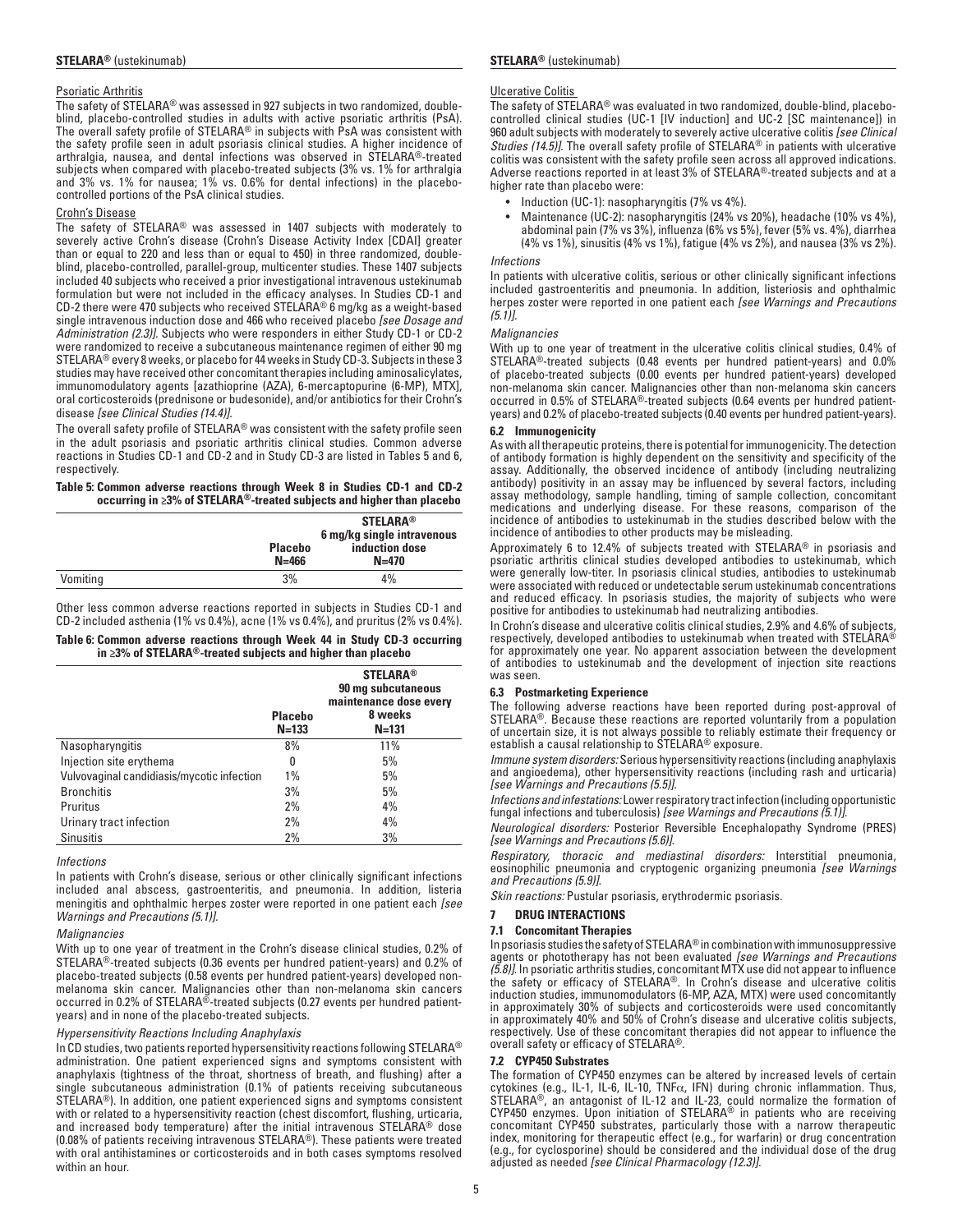### **7.3 Allergen Immunotherapy**

STELARA® has not been evaluated in patients who have undergone allergy immunotherapy. STELARA<sup>®</sup> may decrease the protective effect of allergen immunotherapy (decrease tolerance) which may increase the risk of an allergic reaction to a dose of allergen immunotherapy. Therefore, caution should be exercised in patients receiving or who have received allergen immunotherapy, particularly for anaphylaxis.

#### **8 USE IN SPECIFIC POPULATIONS**

#### **8.1 Pregnancy**

#### Risk Summary

Limited data on the use of STELARA® in pregnant women are insufficient to inform a drug associated risk *[see Data].* In animal reproductive and developmental toxicity studies, no adverse developmental effects were observed after administration of ustekinumab to pregnant monkeys at exposures greater than 100 times the human exposure at the maximum recommended human subcutaneous dose (MRHD).

The background risk of major birth defects and miscarriage for the indicated population(s) are unknown. All pregnancies have a background risk of birth defect, loss, or other adverse outcomes. In the U.S. general population, the estimated background risk of major birth defects and miscarriage of clinically recognized pregnancies is 2% to 4% and 15% to 20%, respectively.

### Data

### *Human Data*

Limited data on use of STELARA® in pregnant women from observational studies, published case reports, and postmarketing surveillance are insufficient to inform a drug associated risk.

#### *Animal Data*

Ustekinumab was tested in two embryo-fetal development toxicity studies in cynomolgus monkeys. No teratogenic or other adverse developmental effects were observed in fetuses from pregnant monkeys that were administered ustekinumab subcutaneously twice weekly or intravenously weekly during the period of organogenesis. Serum concentrations of ustekinumab in pregnant monkeys were greater than 100 times the serum concentration in patients treated subcutaneously with 90 mg of ustekinumab weekly for 4 weeks.

In a combined embryo-fetal development and pre- and post-natal development toxicity study, pregnant cynomolgus monkeys were administered subcutaneous doses of ustekinumab twice weekly at exposures greater than 100 times the human subcutaneous exposure from the beginning of organogenesis to Day 33 after delivery. Neonatal deaths occurred in the offspring of one monkey administered ustekinumab at 22.5 mg/kg and one monkey dosed at 45 mg/kg. No ustekinumabrelated effects on functional, morphological, or immunological development were observed in the neonates from birth through six months of age.

#### **8.2 Lactation**

Risk Summary

There are no data on the presence of ustekinumab in human milk, the effects on the breastfed infant, or the effects on milk production. Ustekinumab was present in the milk of lactating monkeys administered ustekinumab. Due to species-specific differences in lactation physiology, animal data may not reliably predict drug levels in human milk. Maternal IgG is known to be present in human milk. Published data suggest that the systemic exposure to a breastfed infant is expected to be low because ustekinumab is a large molecule and is degraded in the gastrointestinal tract. However, if ustekinumab is transferred into human milk the effects of local exposure in the gastrointestinal tract are unknown.

The developmental and health benefits of breastfeeding should be considered along with the mother's clinical need for STELARA® and any potential adverse effects on the breastfed child from STELARA® or from the underlying maternal condition.

#### **8.4 Pediatric Use**

The safety and effectiveness of STELARA® have been established in pediatric patients 6 to 17 years old with moderate to severe plaque psoriasis. Use of STELARA® in adolescents is supported by evidence from a multicenter, randomized, 60-week trial (Ps STUDY 3) that included a 12-week, double-blind, placebo-controlled, parallel-group portion, in 110 pediatric subjects 12 years and older *[see Adverse Reactions (6.1), Clinical Studies (14.2)]*.

Use of STELARA® in children 6 to 11 years with moderate to severe plaque psoriasis is supported by evidence from an open-label, single-arm, efficacy, safety and pharmacokinetics study (Ps STUDY 4) in 44 subjects *[see Adverse Reactions (6.1), Pharmacokinetics (12.3)]*.

The safety and effectiveness of STELARA® for pediatric patients less than 6 years of age with psoriasis have not been established.

The safety and effectiveness of STELARA® have not been established in pediatric patients with psoriatic arthritis, Crohn's disease or ulcerative colitis.

#### **8.5 Geriatric Use**

Of the 6709 patients exposed to STELARA®, a total of 340 were 65 years or older (183 patients with psoriasis, 65 patients with psoriatic arthritis, 58 patients with Crohn's disease and 34 patients with ulcerative colitis), and 40 patients were 75 years or older. Although no overall differences in safety or efficacy were observed between older and younger patients, the number of patients aged 65 and over is not sufficient to determine whether they respond differently from younger patients.

#### **10 OVERDOSAGE**

Single doses up to 6 mg/kg intravenously have been administered in clinical studies without dose-limiting toxicity. In case of overdosage, it is recommended that the patient be monitored for any signs or symptoms of adverse reactions or effects and appropriate symptomatic treatment be instituted immediately.

#### **11 DESCRIPTION**

Ustekinumab, a human IgG1κ monoclonal antibody, is a human interleukin-12 and -23 antagonist. Using DNA recombinant technology, ustekinumab is produced in a murine cell line (Sp2/0). The manufacturing process contains steps for the clearance of viruses. Ustekinumab is comprised of 1326 amino acids and has an estimated molecular mass that ranges from 148,079 to 149,690 Daltons.

STELARA® (ustekinumab) injection is a sterile, preservative-free, colorless to light yellow solution and may contain a few small translucent or white particles with pH of 5.7- 6.3.

#### STELARA<sup>®</sup> for Subcutaneous Use

Available as 45 mg of ustekinumab in 0.5 mL and 90 mg of ustekinumab in 1 mL, supplied as a sterile solution in a single-dose prefilled syringe with a 27 gauge fixed ½ inch needle and as 45 mg of ustekinumab in 0.5 mL in a single-dose 2 mL Type I glass vial with a coated stopper. The syringe is fitted with a passive needle guard and a needle cover that contains dry natural rubber (a derivative of latex).

Each 0.5 mL prefilled syringe or vial delivers 45 mg ustekinumab, L-histidine and L-histidine monohydrochloride monohydrate (0.5 mg), Polysorbate 80 (0.02 mg), and sucrose (38 mg).

Each 1 mL prefilled syringe delivers 90 mg ustekinumab, L-histidine and L-histidine monohydrochloride monohydrate (1 mg), Polysorbate 80 (0.04 mg), and sucrose (76 mg).

#### STELARA<sup>®</sup> for Intravenous Infusion

Available as 130 mg of ustekinumab in 26 mL, supplied as a single-dose 30 mL Type I glass vial with a coated stopper.

Each 26 mL vial delivers 130 mg ustekinumab, EDTA disodium salt dihydrate (0.52 mg), L-histidine (20 mg), L-histidine hydrochloride monohydrate (27 mg), L-methionine (10.4 mg), Polysorbate 80 (10.4 mg) and sucrose (2210 mg).

#### **12 CLINICAL PHARMACOLOGY**

#### **12.1 Mechanism of Action**

Ustekinumab is a human IgG1κ monoclonal antibody that binds with specificity to the p40 protein subunit used by both the IL-12 and IL-23 cytokines. IL-12 and IL-23 are naturally occurring cytokines that are involved in inflammatory and immune responses, such as natural killer cell activation and CD4+ T-cell differentiation and activation. In *in vitro* models, ustekinumab was shown to disrupt IL-12 and IL-23 mediated signaling and cytokine cascades by disrupting the interaction of these cytokines with a shared cell-surface receptor chain, IL-12Rβ1. The cytokines IL-12 and IL-23 have been implicated as important contributors to the chronic inflammation that is a hallmark of Crohn's disease and ulcerative colitis. In animal models of colitis, genetic absence or antibody blockade of the p40 subunit of IL-12 and IL-23, the target of ustekinumab, was shown to be protective.

#### **12.2 Pharmacodynamics**

Psoriasis

In a small exploratory study, a decrease was observed in the expression of mRNA of its molecular targets IL-12 and IL-23 in lesional skin biopsies measured at baseline and up to two weeks post-treatment in subjects with psoriasis.

#### Ulcerative Colitis

In both study UC-1 (induction) and study UC-2 (maintenance), a positive relationship was observed between exposure and rates of clinical remission, clinical response, and endoscopic improvement. The response rate approached a plateau at the ustekinumab exposures associated with the recommended dosing regimen for maintenance treatment *[see Clinical Studies (14.5)].*

#### **12.3 Pharmacokinetics**

#### **Absorption**

In adult subjects with psoriasis, the median time to reach the maximum serum concentration ( $T_{max}$ ) was 13.5 days and 7 days, respectively, after a single subcutaneous administration of 45 mg (N=22) and 90 mg (N=24) of ustekinumab. In healthy subjects (N=30), the median  $T_{max}$  value (8.5 days) following a single subcutaneous administration of 90 mg of ustekinumab was comparable to that observed in subjects with psoriasis.

Following multiple subcutaneous doses of STELARA® in adult subjects with psoriasis, steady-state serum concentrations of ustekinumab were achieved by Week 28. The mean (±SD) steady-state trough serum ustekinumab concentrations were  $0.69 \pm 0.69$  mcg/mL for patients less than or equal to 100 kg receiving a 45 mg dose and  $0.74 \pm 0.78$  mcg/mL for patients greater than 100 kg receiving a 90 mg dose. There was no apparent accumulation in serum ustekinumab concentration over time when given subcutaneously every 12 weeks.

Following the recommended intravenous induction dose, mean ±SD peak serum ustekinumab concentration was  $125.2 \pm 33.6$  mcg/mL in patients with Crohn's disease, and 129.1  $\pm$  27.6 mcg/mL in patients with ulcerative colitis. Starting at Week 8, the recommended subcutaneous maintenance dosing of 90 mg ustekinumab was administered every 8 weeks. Steady state ustekinumab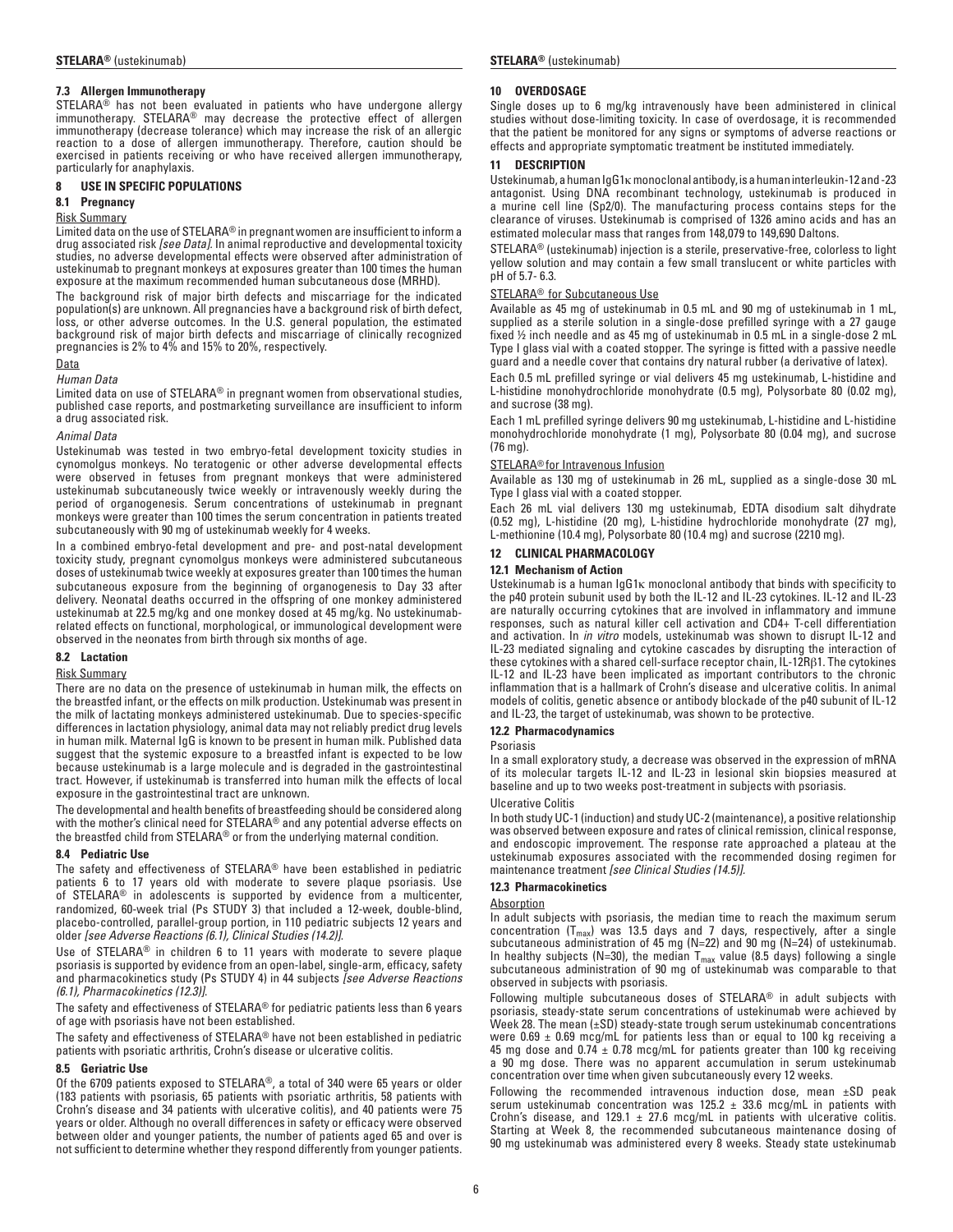concentration was achieved by the start of the second maintenance dose. There was no apparent accumulation in ustekinumab concentration over time when given subcutaneously every 8 weeks. Mean ±SD steady-state trough concentration was  $2.5 \pm 2.1$  mcg/mL in patients with Crohn's disease, and  $3.3 \pm 2.3$  mcg/mL in patients with ulcerative colitis for 90 mg ustekinumab administered every 8 weeks.

#### **Distribution**

Population pharmacokinetic analyses showed that the volume of distribution of ustekinumab in the central compartment was 2.7 L (95% CI: 2.69, 2.78) in patients with Crohn's disease and 3.0 L (95% CI: 2.96, 3.07) in patients with ulcerative colitis. The total volume of distribution at steady-state was 4.6 L in patients with Crohn's disease and 4.4 L in patients with ulcerative colitis.

#### Elimination

The mean ( $\pm$ SD) half-life ranged from 14.9  $\pm$  4.6 to 45.6  $\pm$  80.2 days across all psoriasis studies following subcutaneous administration. Population pharmacokinetic analyses showed that the clearance of ustekinumab was 0.19 L/day (95% CI: 0.185, 0.197) in patients with Crohn's disease and 0.19 L/day (95% CI: 0.179, 0.192) in patients with ulcerative colitis with an estimated median terminal half-life of approximately 19 days for both IBD (Crohn's disease and ulcerative colitis) populations.

These results indicate the pharmacokinetics of ustekinumab were similar between patients with Crohn's disease and ulcerative colitis.

#### Metabolism

The metabolic pathway of ustekinumab has not been characterized. As a human IgG1κ monoclonal antibody, ustekinumab is expected to be degraded into small peptides and amino acids via catabolic pathways in the same manner as endogenous IgG.

#### Specific Populations

#### *Weight*

When given the same dose, subjects with psoriasis or psoriatic arthritis weighing more than 100 kg had lower median serum ustekinumab concentrations compared with those subjects weighing 100 kg or less. The median trough serum concentrations of ustekinumab in subjects of higher weight (greater than 100 kg) in the 90 mg group were comparable to those in subjects of lower weight (100 kg or less) in the 45 mg group.

#### *Age: Geriatric Population*

A population pharmacokinetic analysis (N=106/1937 patients with psoriasis greater than or equal to 65 years old) was performed to evaluate the effect of age on the pharmacokinetics of ustekinumab. There were no apparent changes in pharmacokinetic parameters (clearance and volume of distribution) in subjects older than 65 years old.

#### *Age: Pediatric Population*

Following multiple recommended doses of STELARA® in pediatric subjects 6 to 17 years of age with psoriasis, steady-state serum concentrations of ustekinumab were achieved by Week 28. At Week 28, the mean ±SD steady-state trough serum ustekinumab concentrations were  $0.36 \pm 0.26$  mcg/mL and  $0.54 \pm 0.43$  mcg/mL, respectively, in pediatric subjects 6 to 11 years of age and adolescent subjects 12 to 17 years of age.

#### *Drug Interaction Studies*

The effects of IL-12 or IL-23 on the regulation of CYP450 enzymes were evaluated in an *in vitro* study using human hepatocytes, which showed that IL-12 and/or IL-23 at levels of 10 ng/mL did not alter human CYP450 enzyme activities (CYP1A2, 2B6, 2C9, 2C19, 2D6, or 3A4). However, the clinical relevance of *in vitro* data has not been established *[see Drug Interactions (7.3)].*

No *in vivo* drug interaction studies have been conducted with STELARA®.

Population pharmacokinetic analyses indicated that the clearance of ustekinumab was not impacted by concomitant MTX, NSAIDs, and oral corticosteroids, or prior exposure to a TNF blocker in patients with psoriatic arthritis.

In patients with Crohn's disease and ulcerative colitis, population pharmacokinetic analyses did not indicate changes in ustekinumab clearance with concomitant use of corticosteroids or immunomodulators (AZA, 6-MP, or MTX); and serum ustekinumab concentrations were not impacted by concomitant use of these medications.

#### **13 NONCLINICAL TOXICOLOGY**

#### **13.1 Carcinogenesis, Mutagenesis, Impairment of Fertility**

Animal studies have not been conducted to evaluate the carcinogenic or mutagenic potential of STELARA®. Published literature showed that administration of murine IL-12 caused an anti-tumor effect in mice that contained transplanted tumors and IL-12/IL-23p40 knockout mice or mice treated with anti-IL-12/IL-23p40 antibody had decreased host defense to tumors. Mice genetically manipulated to be deficient in both IL-12 and IL-23 or IL-12 alone developed UV-induced skin cancers earlier and more frequently compared to wild-type mice. The relevance of these experimental findings in mouse models for malignancy risk in humans is unknown.

No effects on fertility were observed in male cynomolgus monkeys that were administered ustekinumab at subcutaneous doses up to 45 mg/kg twice weekly (45 times the MRHD on a mg/kg basis) prior to and during the mating period. However, fertility and pregnancy outcomes were not evaluated in mated females.

No effects on fertility were observed in female mice that were administered an analogous IL-12/IL-23p40 antibody by subcutaneous administration at doses up to 50 mg/kg, twice weekly, prior to and during early pregnancy.

#### **13.2 Animal Toxicology and/or Pharmacology**

In a 26-week toxicology study, one out of 10 monkeys subcutaneously administered 45 mg/kg ustekinumab twice weekly for 26 weeks had a bacterial infection.

#### **14 CLINICAL STUDIES**

#### **14.1 Psoriasis**

Two multicenter, randomized, double-blind, placebo-controlled studies (Ps STUDY 1 and Ps STUDY 2) enrolled a total of 1996 subjects 18 years of age and older with plaque psoriasis who had a minimum body surface area involvement of 10%, and Psoriasis Area and Severity Index (PASI) score ≥12, and who were candidates for phototherapy or systemic therapy. Subjects with guttate, erythrodermic, or pustular psoriasis were excluded from the studies.

Ps STUDY 1 enrolled 766 subjects and Ps STUDY 2 enrolled 1230 subjects. The studies had the same design through Week 28. In both studies, subjects were randomized in equal proportion to placebo, 45 mg or 90 mg of STELARA®. Subjects randomized to STELARA® received 45 mg or 90 mg doses, regardless of weight, at Weeks 0, 4, and 16. Subjects randomized to receive placebo at Weeks 0 and 4 crossed over to receive STELARA® (either 45 mg or 90 mg) at Weeks 12 and 16.

In both studies, the endpoints were the proportion of subjects who achieved at least a 75% reduction in PASI score (PASI 75) from baseline to Week 12 and treatment success (cleared or minimal) on the Physician's Global Assessment (PGA). The PGA is a 6-category scale ranging from 0 (cleared) to 5 (severe) that indicates the physician's overall assessment of psoriasis focusing on plaque thickness/induration, erythema, and scaling.

In both studies, subjects in all treatment groups had a median baseline PASI score ranging from approximately 17 to 18. Baseline PGA score was marked or severe in 44% of subjects in Ps STUDY 1 and 40% of subjects in Ps STUDY 2. Approximately two-thirds of all subjects had received prior phototherapy, 69% had received either prior conventional systemic or biologic therapy for the treatment of psoriasis, with 56% receiving prior conventional systemic therapy and 43% receiving prior biologic therapy. A total of 28% of subjects had a history of psoriatic arthritis.

#### Clinical Response

The results of Ps STUDY 1 and Ps STUDY 2 are presented in Table 7 below.

#### **Table 7: Clinical Outcomes Ps STUDY 1 and Ps STUDY 2**

| Week 12                      | <b>Ps STUDY 1</b> |                                         |     |     | <b>Ps STUDY 2</b>                               |                 |
|------------------------------|-------------------|-----------------------------------------|-----|-----|-------------------------------------------------|-----------------|
|                              |                   | <b>STELARA®</b>                         |     |     |                                                 | <b>STELARA®</b> |
|                              | <b>Placebo</b>    | <b>Placebo</b><br>45 mg<br><b>90 ma</b> |     |     | 45 mg                                           | <b>90 mg</b>    |
| <b>Subjects randomized</b>   | 255               | 255                                     | 256 | 410 | 409                                             | 411             |
| PASI 75 response             | 8(3%)             |                                         |     |     | 171 (67%) 170 (66%) 15 (4%) 273 (67%) 311 (76%) |                 |
| PGA of Cleared or<br>Minimal | 10 (4%)           |                                         |     |     | 151 (59%) 156 (61%) 18 (4%) 277 (68%) 300 (73%) |                 |

Examination of age, gender, and race subgroups did not identify differences in response to STELARA® among these subgroups.

In subjects who weighed 100 kg or less, response rates were similar with both the 45 mg and 90 mg doses; however, in subjects who weighed greater than 100 kg, higher response rates were seen with 90 mg dosing compared with 45 mg dosing (Table 8 below).

#### **Table 8: Clinical Outcomes by Weight Ps STUDY 1 and Ps STUDY 2**

|                                                        | <b>Ps STUDY 1</b> |                |                 | <b>Ps STUDY 2</b> |                |                |  |
|--------------------------------------------------------|-------------------|----------------|-----------------|-------------------|----------------|----------------|--|
|                                                        |                   |                | <b>STELARA®</b> | <b>STELARA®</b>   |                |                |  |
|                                                        | <b>Placebo</b>    | 45 mg          | <b>90 mg</b>    | <b>Placebo</b>    | 45 mg          | <b>90 mg</b>   |  |
| <b>Subjects randomized</b>                             | 255               | 255            | 256             | 410               | 409            | 411            |  |
| <b>PASI 75 response</b><br>at Week 12*                 |                   |                |                 |                   |                |                |  |
| ≤100 kg                                                | 4%<br>6/166       | 74%<br>124/168 | 65%<br>107/164  | 4%<br>12/290      | 73%<br>218/297 | 78%<br>225/289 |  |
| >100 kg                                                | 2%<br>2/89        | 54%<br>47/87   | 68%<br>63/92    | 3%<br>3/120       | 49%<br>55/112  | 71%<br>86/121  |  |
| <b>PGA of Cleared or</b><br><b>Minimal at Week 12*</b> |                   |                |                 |                   |                |                |  |
| ≤100 ka                                                | 4%<br>7/166       | 64%<br>108/168 | 63%<br>103/164  | 5%<br>14/290      | 74%<br>220/297 | 75%<br>216/289 |  |
| >100 kg                                                | 3%<br>3/89        | 49%<br>43/87   | 58%<br>53/92    | 3%<br>4/120       | 51%<br>57/112  | 69%<br>84/121  |  |

\* Patients were dosed with study medication at Weeks 0 and 4.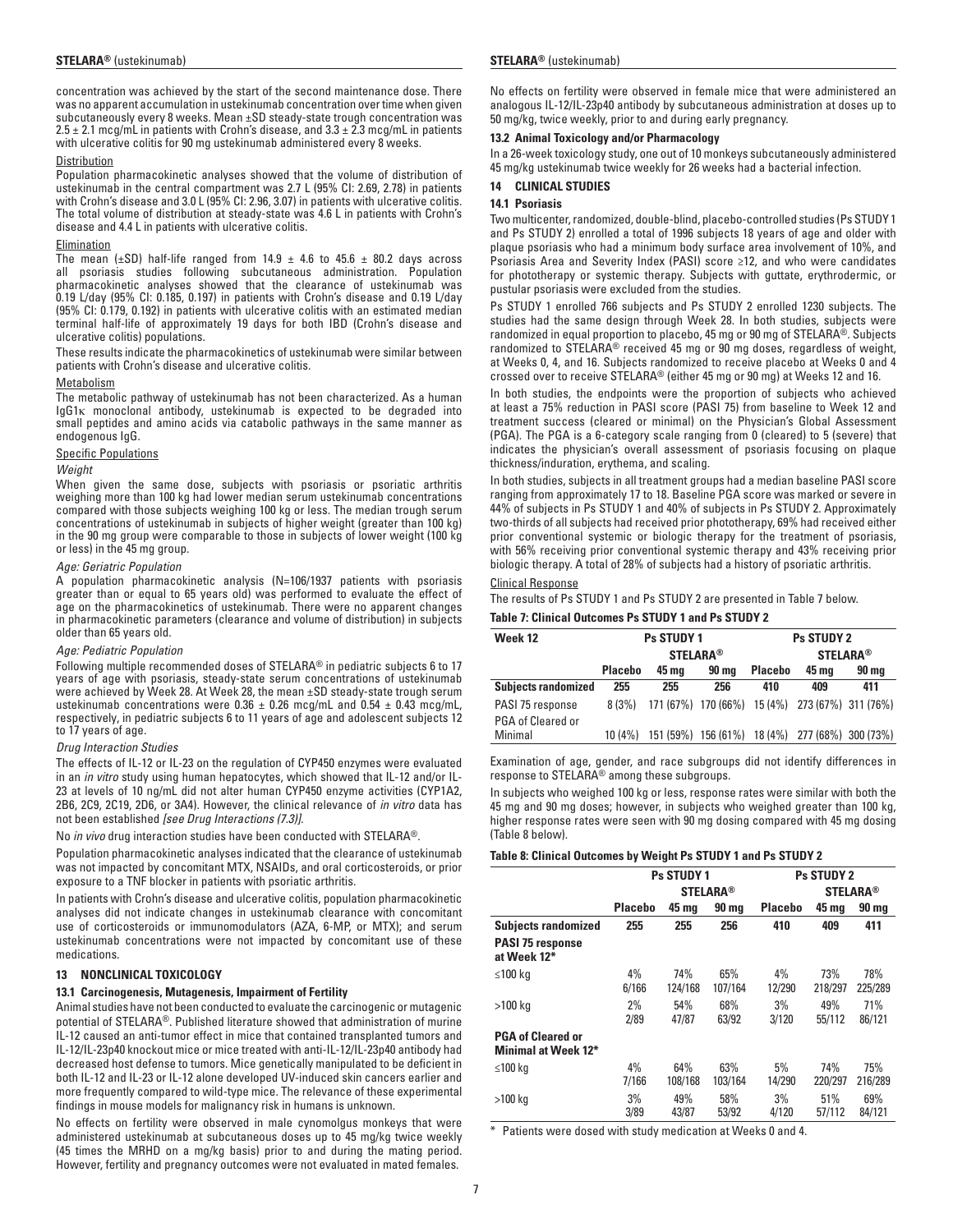Subjects in Ps STUDY 1 who were PASI 75 responders at both Weeks 28 and 40 were re-randomized at Week 40 to either continued dosing of STELARA® (STELARA® at Week 40) or to withdrawal of therapy (placebo at Week 40). At Week 52, 89% (144/162) of subjects re-randomized to STELARA® treatment were PASI 75 responders compared with 63% (100/159) of subjects re-randomized to placebo (treatment withdrawal after Week 28 dose). The median time to loss of PASI 75 response among the subjects randomized to treatment withdrawal was 16 weeks.

#### **14.2 Adolescent Subjects with Plaque Psoriasis**

A multicenter, randomized, double blind, placebo-controlled study (Ps STUDY 3) enrolled 110 adolescent subjects 12 to 17 years of age with a minimum BSA involvement of 10%, a PASI score greater than or equal to 12, and a PGA score greater than or equal to 3, who were candidates for phototherapy or systemic therapy and whose disease was inadequately controlled by topical therapy.

Subjects were randomized to receive placebo ( $n = 37$ ), the recommended dose of STELARA<sup>®</sup> (n = 36), or one-half the recommended dose of STELARA<sup>®</sup> (n = 37) by subcutaneous injection at Weeks 0 and 4 followed by dosing every 12 weeks (q12w). The recommended dose of STELARA® was 0.75 mg/kg for subjects weighing less than 60 kg, 45 mg for subjects weighing 60 kg to 100 kg, and 90 mg for subjects weighing greater than 100 kg. At Week 12, subjects who received placebo were crossed over to receive STELARA® at the recommended dose or one-half the recommended dose.

Of the adolescent subjects, approximately 63% had prior exposure to phototherapy or conventional systemic therapy and approximately 11% had prior exposure to biologics.

The endpoints were the proportion of patients who achieved a PGA score of cleared (0) or minimal (1), PASI 75, and PASI 90 at Week 12. Subjects were followed for up to 60 weeks following first administration of study agent.

#### *Clinical Response*

The efficacy results at Week 12 for Ps STUDY 3 are presented in Table 9.

**Table 9: Summary of Efficacy Endpoints in the Adolescent Psoriasis Study at Week 12**

|                                   | <b>Ps STUDY 3</b>  |                             |  |  |
|-----------------------------------|--------------------|-----------------------------|--|--|
|                                   | Placebo<br>$n$ (%) | <b>STELARA®*</b><br>$n$ (%) |  |  |
| N                                 | 37                 | 36                          |  |  |
| <b>PGA</b>                        |                    |                             |  |  |
| PGA of cleared (0) or minimal (1) | $2(5.4\%)$         | 25 (69.4%)                  |  |  |
| <b>PASI</b>                       |                    |                             |  |  |
| PASI 75 responders                | $4(10.8\%)$        | 29 (80.6%)                  |  |  |
| PASI 90 responders                | $2(5.4\%)$         | 22 (61.1%)                  |  |  |

\* Using the weight-based dosage regimen specified in Table 1 and Table 2.

#### **14.3 Psoriatic Arthritis**

The safety and efficacy of STELARA® was assessed in 927 patients (PsA STUDY 1, n=615; PsA STUDY 2, n=312), in two randomized, double-blind, placebo-controlled studies in adult patients 18 years of age and older with active PsA (≥5 swollen joints and ≥5 tender joints) despite non-steroidal anti-inflammatory (NSAID) or disease modifying antirheumatic (DMARD) therapy. Patients in these studies had a diagnosis of PsA for at least 6 months. Patients with each subtype of PsA were enrolled, including polyarticular arthritis with the absence of rheumatoid nodules (39%), spondylitis with peripheral arthritis (28%), asymmetric peripheral arthritis (21%), distal interphalangeal involvement (12%) and arthritis mutilans (0.5%). Over 70% and 40% of the patients, respectively, had enthesitis and dactylitis at baseline.

Patients were randomized to receive treatment with STELARA® 45 mg, 90 mg, or placebo subcutaneously at Weeks 0 and 4 followed by every 12 weeks (q12w) dosing. Approximately 50% of patients continued on stable doses of MTX (≤25 mg/week). The primary endpoint was the percentage of patients achieving ACR 20 response at Week 24.

In PsA STUDY 1 and PsA STUDY 2, 80% and 86% of the patients, respectively, had been previously treated with DMARDs. In PsA STUDY 1, previous treatment with anti-tumor necrosis factor (TNF)-α agent was not allowed. In PsA STUDY 2, 58% (n=180) of the patients had been previously treated with TNF blocker, of whom over 70% had discontinued their TNF blocker treatment for lack of efficacy or intolerance at any time.

### Clinical Response

In both studies, a greater proportion of patients achieved ACR 20, ACR 50 and PASI 75 response in the STELARA® 45 mg and 90 mg groups compared to placebo at Week 24 (see Table 10). ACR 70 responses were also higher in the STELARA® 45 mg and 90 mg groups, although the difference was only numerical (p=NS) in STUDY 2. Responses were similar in patients regardless of prior  $\mathsf{TNF}\alpha$  exposure.

**Table 10: ACR 20, ACR 50, ACR 70 and PASI 75 responses in PsA STUDY 1 and PsA STUDY 2 at Week 24**

|                                                              |                | <b>PsA STUDY 1</b> |                    | <b>PsA STUDY 2</b> |          |          |  |
|--------------------------------------------------------------|----------------|--------------------|--------------------|--------------------|----------|----------|--|
|                                                              |                |                    | <b>STELARA®</b>    | <b>STELARA®</b>    |          |          |  |
|                                                              | <b>Placebo</b> | 45 mg              | 90 ma              | <b>Placebo</b>     | 45 mg    | 90 ma    |  |
| <b>Number of patients</b><br>randomized                      | 206            | 205                | 204                | 104                | 103      | 105      |  |
| ACR 20 response, N (%)                                       | 47 (23%)       | 87 (42%)           | 101 (50%) 21 (20%) |                    | 45 (44%) | 46 (44%) |  |
| ACR 50 response, N (%)                                       | 18 (9%)        | 51(25%)            | 57 (28%)           | 7(7%)              | 18 (17%) | 24 (23%) |  |
| ACR 70 response, N (%)                                       | 5(2%)          | 25 (12%)           | 29 (14%)           | 3(3%)              | 7(7%)    | 9(9%)    |  |
| <b>Number of patients with</b><br>$\geq$ 3% BSA <sup>a</sup> | 146            | 145                | 149                | 80                 | 80       | 81       |  |
| PASI 75 response, N (%)                                      | 16 (11%)       | 83 (57%)           | 93(62%)            | 4(5%)              | 41 (51%) | 45 (56%) |  |

<sup>a</sup> Number of patients with ≥ 3% BSA psoriasis skin involvement at baseline

The percent of patients achieving ACR 20 responses by visit is shown in Figure 1.

**Figure 1: Percent of patients achieving ACR 20 response through Week 24**

PsA STUDY 1



The results of the components of the ACR response criteria are shown in Table 11.

| Table 11: Mean change from baseline in ACR components at Week 24 |  |  |  |  |  |
|------------------------------------------------------------------|--|--|--|--|--|
|------------------------------------------------------------------|--|--|--|--|--|

|                                           |                               | <b>PsA STUDY 1</b>   |                      |  |  |  |
|-------------------------------------------|-------------------------------|----------------------|----------------------|--|--|--|
|                                           | <b>STELARA®</b>               |                      |                      |  |  |  |
|                                           | <b>Placebo</b><br>$(N = 206)$ | 45 mg<br>$(N = 205)$ | 90 mg<br>$(N = 204)$ |  |  |  |
| Number of swollen joints <sup>a</sup>     |                               |                      |                      |  |  |  |
| <b>Baseline</b>                           | 15                            | $12 \overline{ }$    | 13                   |  |  |  |
| Mean Change at Week 24                    | $-3$                          | -5                   | -6                   |  |  |  |
| Number of tender joints <sup>b</sup>      |                               |                      |                      |  |  |  |
| <b>Baseline</b>                           | 25                            | 22                   | 23                   |  |  |  |
| Mean Change at Week 24                    | -4                            | -8                   | -9                   |  |  |  |
| Patient's assessment of pain <sup>c</sup> |                               |                      |                      |  |  |  |
| <b>Baseline</b>                           | 6.1                           | 6.2                  | 6.6                  |  |  |  |
| Mean Change at Week 24                    | $-0.5$                        | $-2.0$               | $-2.6$               |  |  |  |
| Patient global assessment <sup>c</sup>    |                               |                      |                      |  |  |  |
| <b>Baseline</b>                           | 6.1                           | 6.3                  | 6.4                  |  |  |  |
| Mean Change at Week 24                    | $-0.5$                        | $-2.0$               | $-2.5$               |  |  |  |
| Physician global assessment <sup>c</sup>  |                               |                      |                      |  |  |  |
| <b>Baseline</b>                           | 5.8                           | 5.7                  | 6.1                  |  |  |  |
| Mean Change at Week 24                    | $-1.4$                        | $-2.6$               | $-3.1$               |  |  |  |
| Disability index (HAQ) <sup>d</sup>       |                               |                      |                      |  |  |  |
| <b>Baseline</b>                           | 1.2                           | 1.2                  | 1.2                  |  |  |  |
| Mean Change at Week 24                    | $-0.1$                        | $-0.3$               | $-0.4$               |  |  |  |
| $CRP$ (mg/dL) <sup>e</sup>                |                               |                      |                      |  |  |  |
| <b>Baseline</b>                           | 1.6                           | 1.7                  | 1.8                  |  |  |  |
| Mean Change at Week 24                    | 0.01                          | $-0.5$               | $-0.8$               |  |  |  |

Number of swollen joints counted (0-66)

**b** Number of tender joints counted (0-68)

<sup>c</sup> Visual analogue scale; 0= best, 10=worst.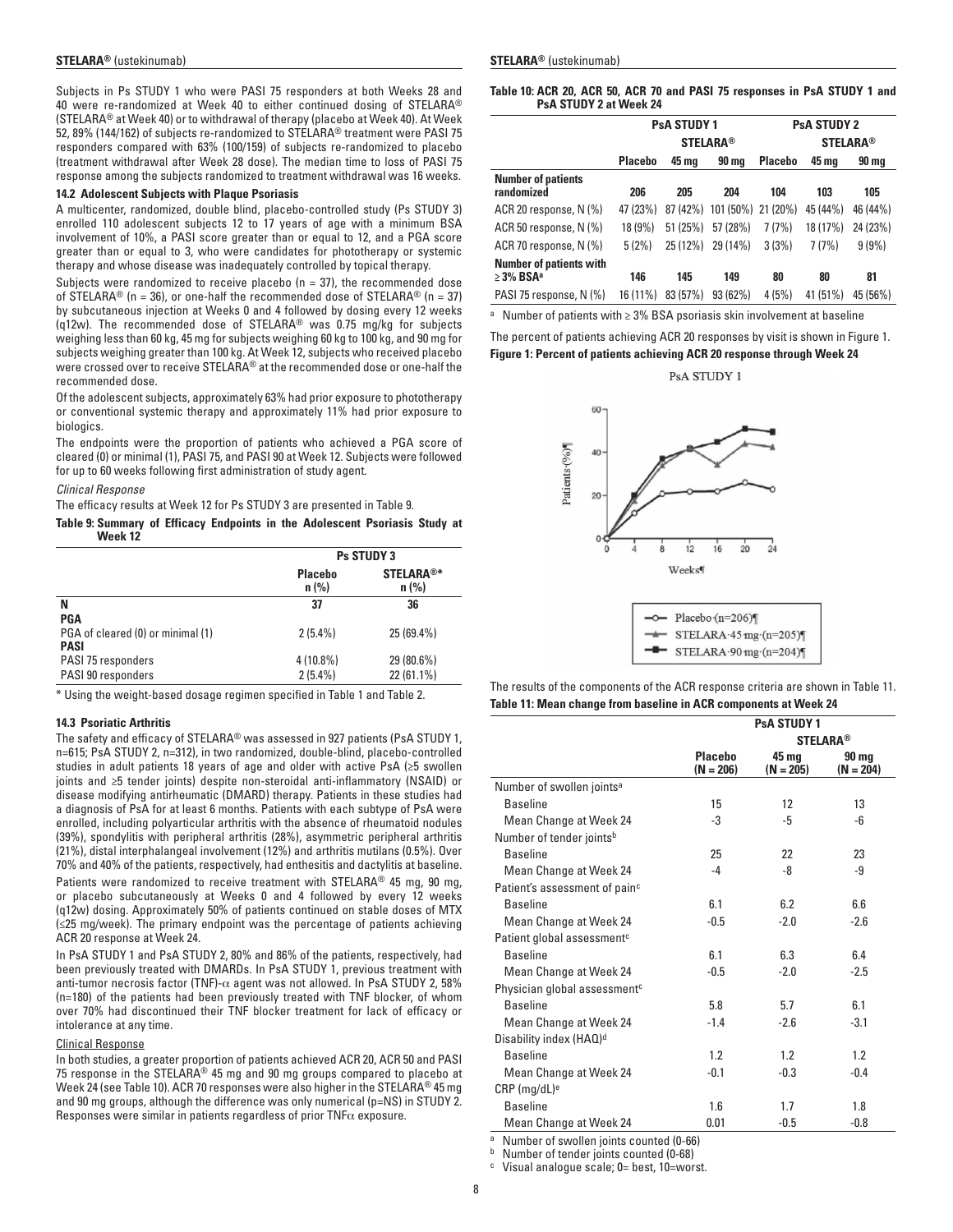- <sup>d</sup> Disability Index of the Health Assessment Questionnaire;  $0 =$  best,  $3 =$  worst, measures the patient's ability to perform the following: dress/groom, arise, eat, walk, reach, grip, maintain hygiene, and maintain daily activity.
- <sup>e</sup> CRP: (Normal Range 0.0-1.0 mg/dL)

An improvement in enthesitis and dactylitis scores was observed in each STELARA® group compared with placebo at Week 24.

#### Physical Function

STELARA®-treated patients showed improvement in physical function compared to patients treated with placebo as assessed by HAQ-DI at Week 24. In both studies, the proportion of HAQ-DI responders (≥0.3 improvement in HAQ-DI score) was greater in the STELARA® 45 mg and 90 mg groups compared to placebo at Week 24.

### **14.4 Crohn's Disease**

STELARA® was evaluated in three randomized, double-blind, placebo-controlled clinical studies in adult patients with moderately to severely active Crohn's disease (Crohn's Disease Activity Index [CDAI] score of 220 to 450). There were two 8-week intravenous induction studies (CD-1 and CD-2) followed by a 44-week subcutaneous randomized withdrawal maintenance study (CD-3) representing 52 weeks of therapy. Patients in CD-1 had failed or were intolerant to treatment with one or more TNF blockers, while patients in CD-2 had failed or were intolerant to treatment with immunomodulators or corticosteroids, but never failed treatment with a TNF blocker.

#### Studies CD-1 and CD-2

In studies CD-1 and CD-2, 1409 patients were randomized, of whom 1368 (CD-1, n=741; CD-2, n=627) were included in the final efficacy analysis. Induction of clinical response (defined as a reduction in CDAI score of greater than or equal to 100 points or CDAI score of less than 150) at Week 6 and clinical remission (defined as a CDAI score of less than 150) at Week 8 were evaluated. In both studies, patients were randomized to receive a single intravenous administration of STELARA® at either approximately 6 mg/kg, placebo (see Table 3), or 130 mg (a lower dose than recommended).

In Study CD-1, patients had failed or were intolerant to prior treatment with a TNF blocker: 29% patients had an inadequate initial response (primary nonresponders), 69% responded but subsequently lost response (secondary non-responders) and 36% were intolerant to a TNF blocker. Of these patients, 48% failed or were intolerant to one TNF blocker and 52% had failed 2 or 3 prior TNF blockers. At baseline and throughout the study, approximately 46% of the patients were receiving corticosteroids and 31% of the patients were receiving immunomodulators (AZA, 6-MP, MTX). The median baseline CDAI score was 319 in the STELARA® approximately 6 mg/kg group and 313 in the placebo group.

In Study CD-2, patients had failed or were intolerant to prior treatment with corticosteroids (81% of patients), at least one immunomodulator (6-MP, AZA, MTX; 68% of patients), or both (49% of patients). Additionally, 69% never received a TNF blocker and 31% previously received but had not failed a TNF blocker. At baseline, and throughout the study, approximately 39% of the patients were receiving corticosteroids and 35% of the patients were receiving immunomodulators (AZA, 6-MP, MTX). The median baseline CDAI score was 286 in the STELARA® and 290 in the placebo group.

In these induction studies, a greater proportion of patients treated with STELARA® (at the recommended dose of approximately 6 mg/kg dose) achieved clinical response at Week 6 and clinical remission at Week 8 compared to placebo (see Table 12 for clinical response and remission rates). Clinical response and remission were significant as early as Week 3 in STELARA®-treated patients and continued to improve through Week 8.

#### **Table 12: Induction of Clinical Response and Remission in CD-1\* and CD-2\*\***

|                                                |                             | CD-1<br>n = 741               |                                              | CD-2<br>$n = 627$           |                                |                                              |  |
|------------------------------------------------|-----------------------------|-------------------------------|----------------------------------------------|-----------------------------|--------------------------------|----------------------------------------------|--|
|                                                | <b>Placebo</b><br>$N = 247$ | <b>STELARA®T</b><br>$N = 249$ | <b>Treatment</b><br>difference<br>and 95% CI | <b>Placebo</b><br>$N = 209$ | <b>STELARA®</b> †<br>$N = 209$ | <b>Treatment</b><br>difference<br>and 95% CI |  |
| Clinical<br>Response<br>(100 point),<br>Week 6 | 53<br>(21%)                 | 84<br>(34%)a                  | 12%<br>$(4\%, 20\%)$                         | 60<br>(29%)                 | 116<br>(56%) <sup>b</sup>      | 27%<br>$(18\%, 36\%)$                        |  |
| Clinical<br>Remission.<br>Week 8               | 18<br>(7%)                  | 52<br>$(21\%)^b$              | 14%<br>$(8\%, 20\%)$                         | 41<br>(20%)                 | 84<br>$(40\%)^b$               | 21%<br>$(12\%, 29\%)$                        |  |
| Clinical<br>Response<br>(100 point),<br>Week 8 | 50<br>(20%)                 | 94<br>(38%) <sup>b</sup>      | 18%<br>$(10\%, 25\%)$                        | 67<br>(32%)                 | 121<br>(58%)b                  | 26%<br>$(17\%, 35\%)$                        |  |
| 70 Point<br>Response,<br>Week 6                | 75<br>(30%)                 | 109<br>(44%)ª                 | 13%<br>$(5\%, 22\%)$                         | 81<br>(39%)                 | 135<br>(65%) <sup>b</sup>      | 26%<br>$(17\%, 35\%)$                        |  |
| 70 Point<br>Response,<br>Week 3                | 67<br>(27%)                 | 101<br>(41%)ª                 | 13%<br>$(5\%, 22\%)$                         | 66<br>(32%)                 | 106<br>(51%)b                  | 19%<br>$(10\%, 28\%)$                        |  |

Clinical remission is defined as CDAI score < 150; Clinical response is defined as reduction in CDAI score by at least 100 points or being in clinical remission: 70 point response is defined as reduction in CDAI score by at least 70 points

- Patient population consisted of patients who failed or were intolerant to TNF blocker therapy
- \*\* Patient population consisted of patients who failed or were intolerant to corticosteroids or immunomodulators (e.g., 6-MP, AZA, MTX) and previously
- received but not failed a TNF blocker or were never treated with a TNF blocker.<br>Infusion dose of STELARA® using the weight-based dosage regimen specified in Table 3.<br>a 0.001≤ p < 0.01<br>b p < 0.001
- 
- 

Study CD-3

The maintenance study (CD-3), evaluated 388 patients who achieved clinical response (≥100 point reduction in CDAI score) at Week 8 with either induction dose of STELARA® in studies CD-1 or CD-2. Patients were randomized to receive a subcutaneous maintenance regimen of either 90 mg STELARA® every 8 weeks or placebo for 44 weeks (see Table 13).

#### **Table 13: Clinical Response and Remission in CD-3 (Week 44; 52 weeks from initiation of the induction dose)**

|                                                                                                | Placebo*<br>$N = 131^+$ | 90 mg<br><b>STELARA<sup>®</sup></b> every<br>8 weeks<br>$N = 128$ <sup>†</sup> | <b>Treatment</b><br>difference<br>and 95% CI |
|------------------------------------------------------------------------------------------------|-------------------------|--------------------------------------------------------------------------------|----------------------------------------------|
| <b>Clinical Remission</b>                                                                      | 47 (36%)                | 68 (53%) <sup>a</sup>                                                          | 17% (5%, 29%)                                |
| <b>Clinical Response</b>                                                                       | 58 (44%)                | 76 (59%) <sup>b</sup>                                                          | 15% (3%, 27%)                                |
| <b>Clinical Remission in patients</b><br>in remission at the start of<br>maintenance therapy** | 36/79 (46%)             | 52/78 (67%) <sup>a</sup>                                                       | 21% (6%, 36%)                                |

Clinical remission is defined as CDAI score < 150; Clinical response is defined as reduction in CDAI of at least 100 points or being in clinical remission

The placebo group consisted of patients who were in response to STELARA® and were randomized to receive placebo at the start of maintenance therapy.

- Patients in remission at the end of maintenance therapy who were in remission at the start of maintenance therapy. This does not account for any other time point during maintenance therapy.
- Patients who achieved clinical response to STELARA® at the end of the induction study.
- $p < 0.01$
- $0.01 ≤ p < 0.05$

At Week 44, 47% of patients who received STELARA® were corticosteroid-free and in clinical remission, compared to 30% of patients in the placebo group.

At Week 0 of Study CD-3, 34/56 (61%) STELARA®-treated patients who previously failed or were intolerant to TNF blocker therapies were in clinical remission and 23/56 (41%) of these patients were in clinical remission at Week 44. In the placebo arm, 27/61 (44%) patients were in clinical remission at Week 0 while 16/61 (26%) of these patients were in remission at Week 44.

At Week 0 of Study CD-3, 46/72 (64%) STELARA®-treated patients who had previously failed immunomodulator therapy or corticosteroids (but not TNF blockers) were in clinical remission and 45/72 (63%) of these patients were in clinical remission at Week 44. In the placebo arm, 50/70 (71%) of these patients were in clinical remission at Week 0 while 31/70 (44%) were in remission at Week 44. In the subset of these patients who were also naïve to TNF blockers, 34/52 (65%) of STELARA®-treated patients were in clinical remission at Week 44 as compared to 25/51 (49%) in the placebo arm.

Patients who were not in clinical response 8 weeks after STELARA® induction were not included in the primary efficacy analyses for Study CD-3; however, these patients were eligible to receive a 90 mg subcutaneous injection of STELARA® upon entry into Study CD-3. Of these patients, 102/219 (47%) achieved clinical response eight weeks later and were followed for the duration of the study.

#### **14.5 Ulcerative Colitis**

STELARA® was evaluated in two randomized, double-blind, placebo-controlled clinical studies [UC-1 and UC-2 (NCT02407236)] in adult patients with moderately to severely active ulcerative colitis who had an inadequate response to or failed to tolerate a biologic (i.e., TNF blocker and/or vedolizumab), corticosteroids, and/or 6-MP or AZA therapy. The 8-week intravenous induction study (UC-1) was followed by the 44-week subcutaneous randomized withdrawal maintenance study (UC-2) for a total of 52 weeks of therapy.

Disease assessment was based on the Mayo score, which ranged from 0 to 12 and has four subscores that were each scored from 0 (normal) to 3 (most severe): stool frequency, rectal bleeding, findings on centrally-reviewed endoscopy, and physician global assessment. Moderately to severely active ulcerative colitis was defined at baseline (Week 0) as Mayo score of 6 to 12, including a Mayo endoscopy subscore ≥2. An endoscopy score of 2 was defined by marked erythema, absent vascular pattern, friability, erosions; and a score of 3 was defined by spontaneous bleeding, ulceration. At baseline, patients had a median Mayo score of 9, with 84% of patients having moderate disease (Mayo score 6-10) and 15% having severe disease (Mayo score 11-12).

Patients in these studies may have received other concomitant therapies including aminosalicylates, immunomodulatory agents (AZA, 6-MP, or MTX), and oral corticosteroids (prednisone).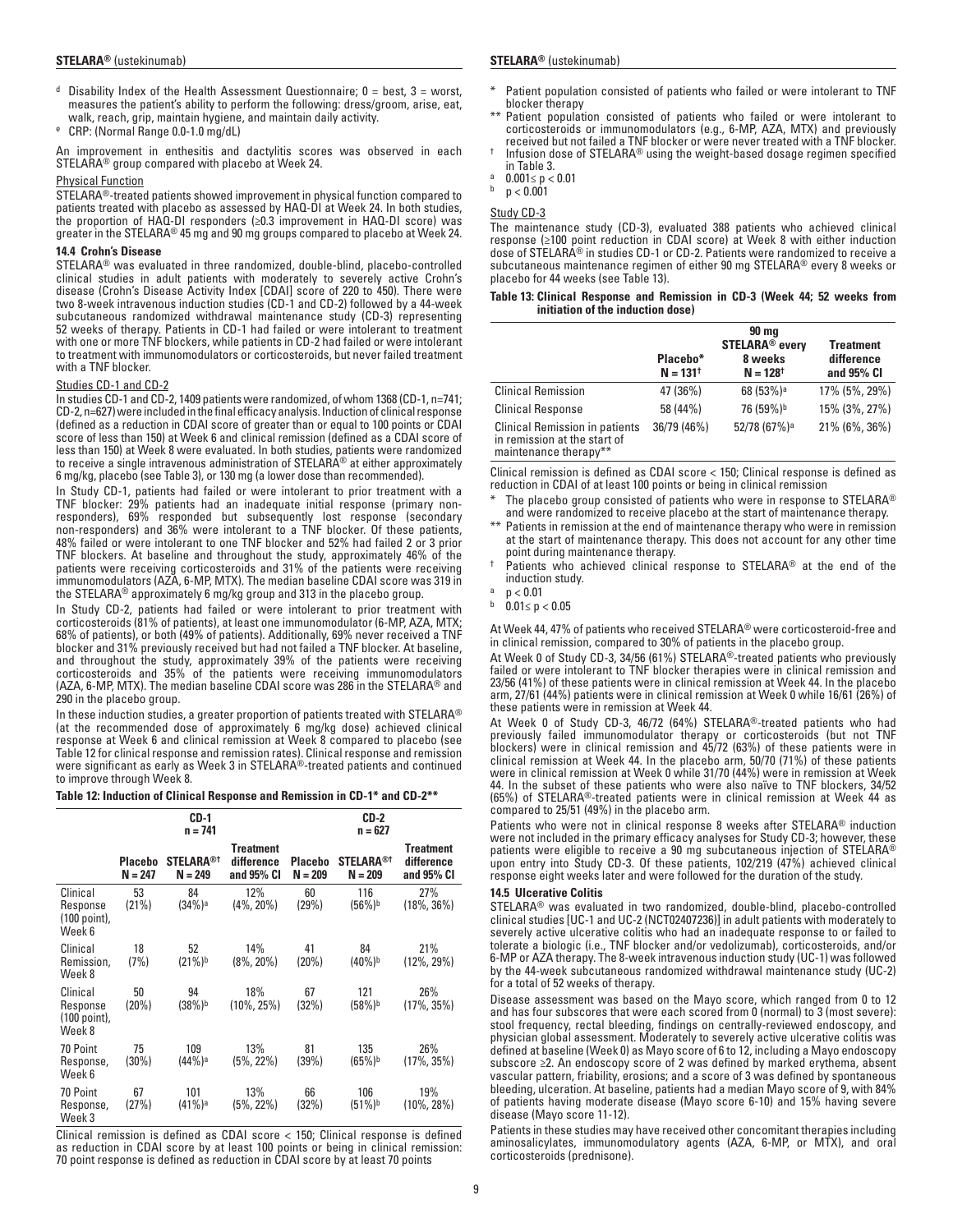#### Study UC-1

In UC-1, 961 patients were randomized at Week 0 to a single intravenous administration of STELARA® of approximately 6 mg/kg, 130 mg (a lower dose than recommended), or placebo. Patients enrolled in UC-1 had to have failed therapy with corticosteroids, immunomodulators or at least one biologic. A total of 51% had failed at least one biologic and 17% had failed both a TNF blocker and an integrin receptor blocker. Of the total population, 46% had failed corticosteroids or immunomodulators but were biologic-naïve and an additional 3% had previously received but had not failed a biologic. At induction baseline and throughout the study, approximately 52% patients were receiving oral corticosteroids, 28% patients were receiving immunomodulators (AZA, 6-MP, or MTX) and 69% patients were receiving aminosalicylates.

The primary endpoint was clinical remission at Week 8. Clinical remission with a definition of: Mayo stool frequency subscore of 0 or 1, Mayo rectal bleeding subscore of 0 (no rectal bleeding), and Mayo endoscopy subscore of 0 or 1 (Mayo endoscopy subscore of 0 defined as normal or inactive disease and Mayo subscore of 1 defined as presence of erythema, decreased vascular pattern and no friability) is provided in Table 14.

The secondary endpoints were clinical response, endoscopic improvement, and histologic-endoscopic mucosal improvement. Clinical response with a definition of (≥ 2 points and ≥ 30% decrease in modified Mayo score, defined as 3-component Mayo score without the Physician's Global Assessment, with either a decrease from baseline in the rectal bleeding subscore ≥1 or a rectal bleeding subscore of 0 or 1), endoscopic improvement with a definition of Mayo endoscopy subscore of 0 or 1, and histologic-endoscopic mucosal improvement with a definition of combined endoscopic improvement and histologic improvement of the colon tissue [neutrophil infiltration in <5% of crypts, no crypt destruction, and no erosions, ulcerations, or granulation tissue]) are provided in Table 14.

In UC-1, a significantly greater proportion of patients treated with STELARA® (at the recommended dose of approximately 6 mg/kg dose) were in clinical remission and response and achieved endoscopic improvement and histologic-endoscopic mucosal improvement compared to placebo (see Table 14).

**Table 14: Proportion of Patients Meeting Efficacy Endpoints at Week 8 in UC-1**

| <b>Endpoint</b>                                                   | <b>Placebo</b><br>$N = 319$ |      | <b>STELARA®</b> †<br>$N = 322$ |      |                                    |  | <b>Treatment difference</b><br>and 97.5% Cl <sup>a</sup> |
|-------------------------------------------------------------------|-----------------------------|------|--------------------------------|------|------------------------------------|--|----------------------------------------------------------|
|                                                                   | N                           | $\%$ | N                              | $\%$ |                                    |  |                                                          |
| <b>Clinical</b><br>Remission*                                     | 22                          | 7%   | 62                             | 19%  | 12%<br>$(7\% , 18\%)$ <sup>b</sup> |  |                                                          |
| Bio-naïve <sup>□</sup>                                            | 14/151                      | 9%   | 36/147                         | 24%  |                                    |  |                                                          |
| Prior biologic<br>failure                                         | 7/161                       | 4%   | 24/166                         | 14%  |                                    |  |                                                          |
| Endoscopic<br>Improvement <sup>§</sup>                            | 40                          | 13%  | 80                             | 25%  | 12%<br>$(6\%, 19\%)$ <sup>b</sup>  |  |                                                          |
| Bio-naïve <sup>□</sup>                                            | 28/151                      | 19%  | 43/147                         | 29%  |                                    |  |                                                          |
| Prior biologic<br>failure                                         | 11/161                      | 7%   | 34/166                         | 20%  |                                    |  |                                                          |
| <b>Clinical</b><br>Response <sup>†</sup>                          | 99                          | 31%  | 186                            | 58%  | 27%<br>(18%, 35%) <sup>b</sup>     |  |                                                          |
| Bio-naïve <sup>□</sup>                                            | 55/151                      | 36%  | 94/147                         | 64%  |                                    |  |                                                          |
| Prior biologic<br>failure                                         | 42/161                      | 26%  | 86/166                         | 52%  |                                    |  |                                                          |
| Histologic-<br><b>Endoscopic</b><br>Mucosal<br><b>Improvement</b> | 26                          | 8%   | 54                             | 17%  | 9%<br>$(3\% , 14\%)$ <sup>b</sup>  |  |                                                          |
| Bio-naïve <sup>□</sup>                                            | 19/151                      | 13%  | 30/147                         | 20%  |                                    |  |                                                          |
| Prior biologic<br>failure                                         | 6/161                       | 4%   | 21/166                         | 13%  |                                    |  |                                                          |

 $\dagger$  Infusion dose of STELARA® using the weight-based dosage regimen specified in Table 3.

□ An additional 7 patients on placebo and 9 patients on STELARA® (6 mg/kg) had been exposed to, but had not failed, biologics.

- \* Clinical remission was defined as Mayo stool frequency subscore of 0 or 1, Mayo rectal bleeding subscore of 0, and Mayo endoscopy subscore of 0 or 1 (modified so that 1 does not include friability).
- § Endoscopic improvement was defined as Mayo endoscopy subscore of 0 or 1
- $^\dagger$  Clinical response was defined as a decrease from baseline in the modified Mayo score by ≥30% and ≥2 points, with either a decrease from baseline in the rectal bleeding subscore ≥1 or a rectal bleeding subscore of 0 or 1.
- ‡ Histologic-endoscopic mucosal improvement was defined as combined endoscopic improvement (Mayo endoscopy subscore of 0 or 1) and histologic improvement of the colon tissue (neutrophil infiltration in <5% of crypts, no crypt destruction, and no erosions, ulcerations, or granulation tissue).
- <sup>a</sup> Adjusted treatment difference (97.5% CI)

 $p < 0.001$ 

The relationship of histologic-endoscopic mucosal improvement, as defined in UC-1, at Week 8 to disease progression and long-term outcomes was not evaluated during UC-1.

*Rectal Bleeding and Stool Frequency Subscores*

Decreases in rectal bleeding and stool frequency subscores were observed as early as Week 2 in STELARA®-treated patients.

#### Study UC-2

The maintenance study (UC-2) evaluated 523 patients who achieved clinical response 8 weeks following the intravenous administration of either induction dose of STELARA® in UC-1. These patients were randomized to receive a subcutaneous maintenance regimen of either 90 mg STELARA® every 8 weeks, or every 12 weeks (a lower dose than recommended), or placebo for 44 weeks.

The primary endpoint was the proportion of patients in clinical remission at Week 44. The secondary endpoints included the proportion of patients maintaining clinical response at Week 44, the proportion of patients with endoscopic improvement at Week 44, the proportion of patients with corticosteroid-free clinical remission at Week 44, and the proportion of patients maintaining clinical remission at Week 44 among patients who achieved clinical remission 8 weeks after induction.

Results of the primary and secondary endpoints at Week 44 in patients treated with STELARA® at the recommended dosage (90 mg every 8 weeks) compared to the placebo are shown in Table 15.

| <b>Endpoint</b>                                                                                                                                  | Placebo*<br>$N = 175^{+}$<br>every 8 weeks<br>$N = 176$ |               | 90 mg STELARA <sup>®</sup> |      | <b>Treatment difference</b><br>and 95% CI |
|--------------------------------------------------------------------------------------------------------------------------------------------------|---------------------------------------------------------|---------------|----------------------------|------|-------------------------------------------|
|                                                                                                                                                  | N                                                       | $\frac{0}{0}$ | N                          | $\%$ |                                           |
| <b>Clinical</b><br>Remission**                                                                                                                   | 46                                                      | 26%           | 79                         | 45%  | 19%<br>$(9\%, 28\%)$ <sup>a</sup>         |
| Bio-naïve <sup>□</sup>                                                                                                                           | 30/84                                                   | 36%           | 39/79                      | 49%  |                                           |
| Prior biologic<br>failure                                                                                                                        | 16/88                                                   | 18%           | 37/91                      | 41%  |                                           |
| <b>Maintenance of</b><br><b>Clinical Response</b><br>at Week 44 <sup>t</sup>                                                                     | 84                                                      | 48%           | 130                        | 74%  | 26%<br>$(16\%, 36\%)$ <sup>a</sup>        |
| Bio-naïve <sup>D</sup>                                                                                                                           | 49/84                                                   | 58%           | 62/79                      | 78%  |                                           |
| Prior biologic<br>failure                                                                                                                        | 35/88                                                   | 40%           | 64/91                      | 70%  |                                           |
| <b>Endoscopic</b><br>Improvement <sup>§</sup>                                                                                                    | 47                                                      | 27%           | 83                         | 47%  | 20%<br>$(11\%, 30\%)$ <sup>a</sup>        |
| Bio-naïve <sup>D</sup>                                                                                                                           | 29/84                                                   | 35%           | 42/79                      | 53%  |                                           |
| Prior biologic<br>failure                                                                                                                        | 18/88                                                   | 20%           | 38/91                      | 42%  |                                           |
| Corticosteroid-free<br>Clinical Remission <sup>‡</sup>                                                                                           | 45                                                      | 26%           | 76                         | 43%  | 17%<br>$(8\%, 27\%)$ <sup>a</sup>         |
| Bio-naïve <sup>D</sup>                                                                                                                           | 30/84                                                   | 36%           | 38/79                      | 48%  |                                           |
| Prior biologic<br>failure                                                                                                                        | 15/88                                                   | 17%           | 35/91                      | 38%  |                                           |
| <b>Maintenance of</b><br><b>Clinical Remission</b><br>at Week 44 in<br>patients who<br>achieved clinical<br>remission 8 weeks<br>after induction | 18/50                                                   | 36%           | 27/41                      | 66%  | 31%<br>$(12\%, 50\%)$ <sup>b</sup>        |
| Bio-naïve <sup>□</sup>                                                                                                                           | 12/27                                                   | 44%           | 14/20                      | 70%  |                                           |
| Prior biologic<br>failure                                                                                                                        | 6/23                                                    | 26%           | 12/18                      | 67%  |                                           |

**Table 15: Efficacy Endpoints of Maintenance at Week 44 in UC-2 (52 Weeks from Initiation of the Induction Dose)** 

□ An additional 3 patients on placebo and 6 patients on STELARA® had been exposed to, but had not failed, biologics.

The placebo group consisted of patients who were in response to STELARA<sup>®</sup> and were randomized to receive placebo at the start of maintenance therapy.

\*\* Clinical remission was defined as Mayo stool frequency subscore of 0 or 1, Mayo rectal bleeding subscore of 0, and Mayo endoscopy subscore of 0 or 1 (modified so that 1 does not include friability).

† Clinical response was defined as a decrease from baseline in the modified Mayo score by ≥30% and ≥2 points, with either a decrease from baseline in the rectal bleeding subscore ≥1 or a rectal bleeding subscore of 0 or 1.

§ Endoscopic improvement was defined as Mayo endoscopy subscore of 0 or 1 (modified so that 1 does not include friability).

‡ Corticosteroid-free clinical remission was defined as patients in clinical remission and not receiving corticosteroids at Week 44.

a  $p = 0.001$ <br>b  $p = 0.004$ 

p=0.004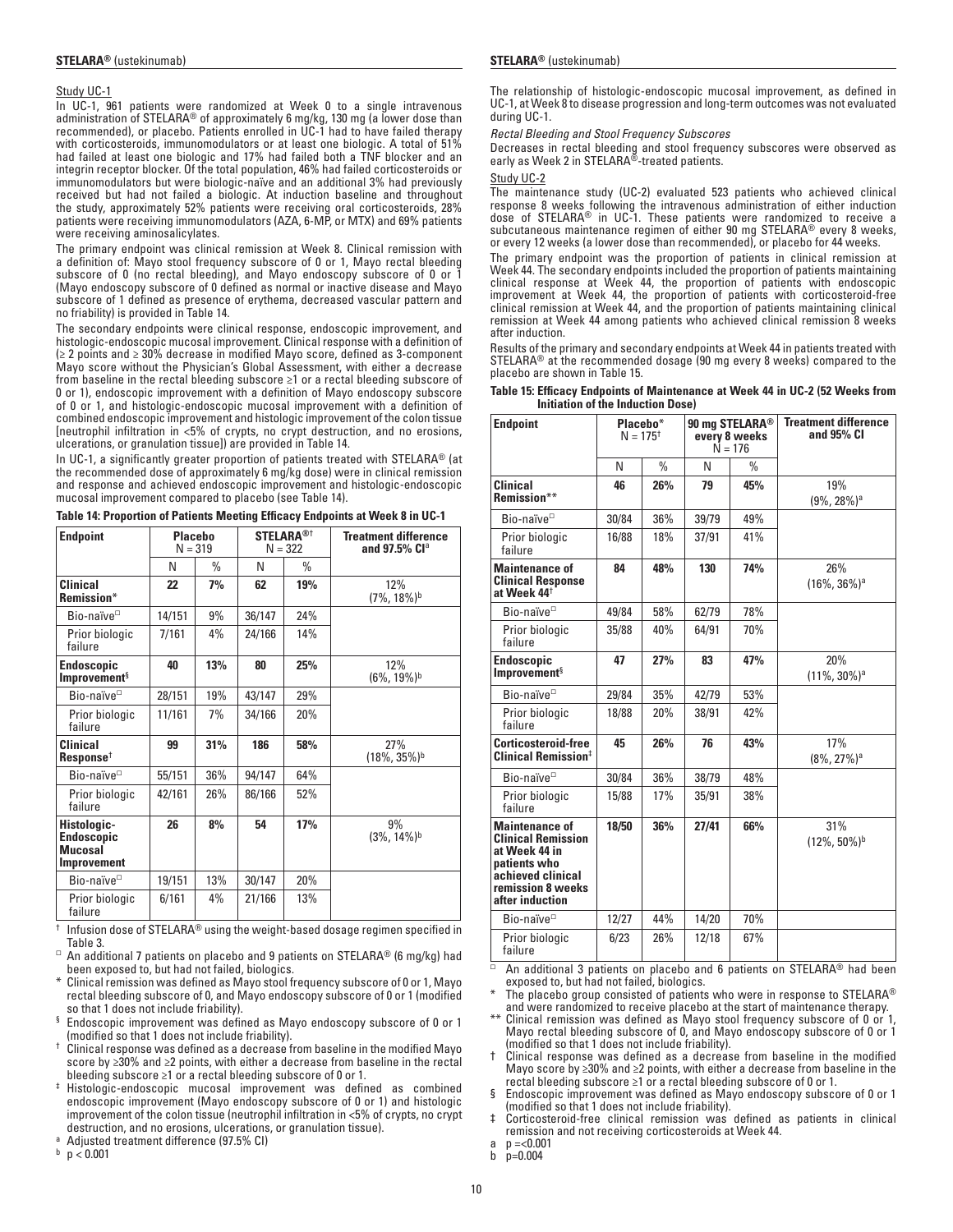#### Other Endpoints

### *Week 16 Responders to Ustekinumab Induction*

Patients who were not in clinical response 8 weeks after induction with STELARA® in UC-1 were not included in the primary efficacy analyses for Study UC-2; however, these patients were eligible to receive a 90 mg subcutaneous injection of STELARA® at Week 8. Of these patients, 55/101 (54%) achieved clinical response eight weeks later (Week 16) and received STELARA® 90 mg subcutaneously every 8 weeks during the UC-2 trial. At Week 44, there were 97/157 (62%) patients who maintained clinical response and there were 51/157 (32%) who achieved clinical remission.

#### *Histologic-Endoscopic Mucosal Improvement at Week 44*

The proportion of patients achieving histologic-endoscopic mucosal improvement during maintenance treatment in UC-2 was 75/172 (44%) among patients on STELARA® and 40/172 (23%) in patients on placebo at Week 44. The relationship of histologic-endoscopic mucosal improvement, as defined in UC-2, at Week 44 to progression of disease or long-term outcomes was not evaluated in UC-2.

#### *Endoscopic Normalization*

Normalization of endoscopic appearance of the mucosa was defined as a Mayo endoscopic subscore of 0. At Week 8 in UC-1, endoscopic normalization was achieved in 25/322 (8%) of patients treated with STELARA® and 12/319 (4%) of patients in the placebo group. At Week 44 of UC-2, endoscopic normalization was achieved in 51/176 (29%) of patients treated with STELARA® and in 32/175 (18%) of patients in placebo group.

#### **15 REFERENCES**

<sup>1</sup> Surveillance, Epidemiology, and End Results (SEER) Program (www.seer.cancer.gov) SEER\*Stat Database: Incidence - SEER 6.6.2 Regs Research Data, Nov 2009 Sub (1973-2007) - Linked To County Attributes - Total U.S., 1969-2007 Counties, National Cancer Institute, DCCPS, Surveillance Research Program, Surveillance Systems Branch, released April 2010, based on the November 2009 submission.

#### **16 HOW SUPPLIED/STORAGE AND HANDLING**

STELARA® (ustekinumab) injection is a sterile, preservative-free, colorless to light yellow solution and may contain a few small translucent or white particles. It is supplied as individually packaged, single-dose prefilled syringes or single-dose vials.

#### For Subcutaneous Use

*Prefilled Syringes*

- 45 mg/0.5 mL (NDC 57894-060-03)
	- 90 mg/mL (NDC 57894-061-03)

Each prefilled syringe is equipped with a 27 gauge fixed ½ inch needle, a needle safety guard, and a needle cover that contains dry natural rubber.

#### *Single-dose Vial*

• 45 mg/0.5 mL (NDC 57894-060-02)

### For Intravenous Infusion

#### *Single-dose Vial*

• 130 mg/26 mL (5 mg/mL) (NDC 57894-054-27)

#### Storage and Stability

STELARA® vials and prefilled syringes must be refrigerated at 2ºC to 8ºC (36ºF to 46ºF). Store STELARA® vials upright. Keep the product in the original carton to protect from light until the time of use. Do not freeze. Do not shake.

#### **STELARA®** (ustekinumab) **STELARA®** (ustekinumab)

If needed, individual prefilled syringes may be stored at room temperature up to 30°C (86°F) for a maximum single period of up to 30 days in the original carton to protect from light. Record the date when the prefilled syringe is first removed from the refrigerator on the carton in the space provided. Once a syringe has been stored at room temperature, it should not be returned to the refrigerator. Discard the syringe if not used within 30 days at room temperature storage. Do not use STELARA® after the expiration date on the carton or on the prefilled syringe.

#### **17 PATIENT COUNSELING INFORMATION**

Advise the patient and/or caregiver to read the FDA-approved patient labeling (Medication Guide and Instructions for Use).

#### Infections

Inform patients that STELARA® may lower the ability of their immune system to fight infections and to contact their healthcare provider immediately if they develop any signs or symptoms of infection *[see Warnings and Precautions (5.1)].*

### **Malignancies**

Inform patients of the risk of developing malignancies while receiving STELARA® *[see Warnings and Precautions (5.4)].*

#### Hypersensitivity Reactions

- Advise patients to seek immediate medical attention if they experience any signs or symptoms of serious hypersensitivity reactions and discontinue STELARA® *[see Warnings and Precautions (5.5)].*
- Inform patients the needle cover on the prefilled syringe contains dry natural rubber (a derivative of latex), which may cause allergic reactions in individuals sensitive to latex *[see Dosage and Administration (2.4)]*

#### Posterior Reversible Encephalopathy Syndrome (PRES)

Inform patients to immediately contact their healthcare provider if they experience signs and symptoms of PRES (which may include headache, seizures, confusion, or visual disturbances) *[see Warnings and Precautions (5.6)].*

#### Immunizations

Inform patients that STELARA® can interfere with the usual response to immunizations and that they should avoid live vaccines *[see Warnings and Precautions (5.7)].*

### Administration

Instruct patients to follow sharps disposal recommendations, as described in the Instructions for Use.

Prefilled Syringe Manufactured by: Janssen Biotech, Inc., Horsham, PA 19044, US License No. 1864 at Baxter Pharmaceutical Solutions, Bloomington, IN 47403 and at Cilag AG, Schaffhausen, Switzerland

Vial Manufactured by: Janssen Biotech, Inc., Horsham, PA 19044, US License No. 1864 at Cilag AG, Schaffhausen, Switzerland

© 2012, 2016, 2019 Janssen Pharmaceutical Companies

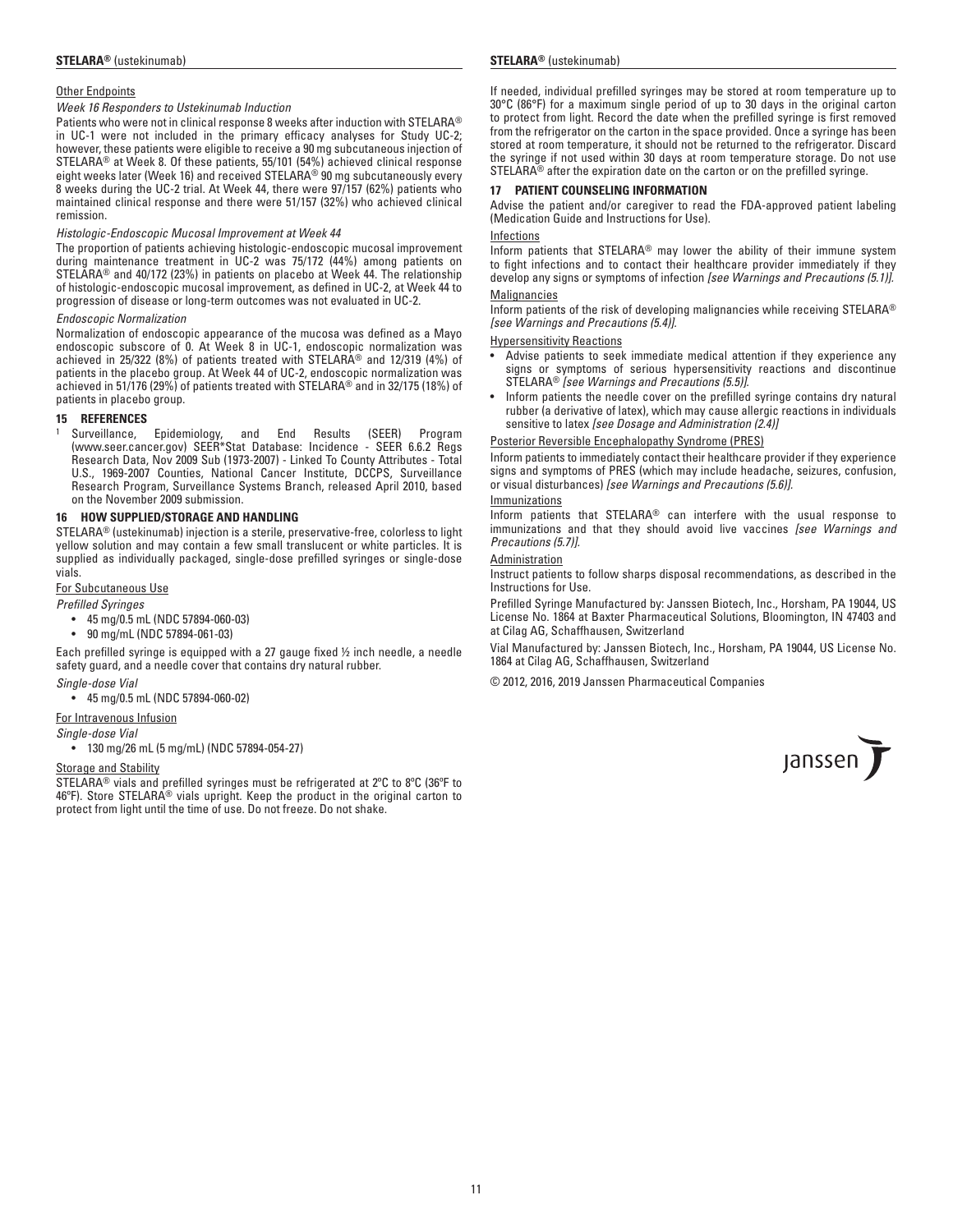## **MEDICATION GUIDE STELARA® (stel ar' a) (ustekinumab) injection, for subcutaneous or intravenous use**

## **What is the most important information I should know about STELARA?**

STELARA is a medicine that affects your immune system. STELARA can increase your risk of having serious side effects, including:

**Serious infections.** STELARA may lower the ability of your immune system to fight infections and may increase your risk of infections. Some people have serious infections while taking STELARA, including tuberculosis (TB), and infections caused by bacteria, fungi, or viruses. Some people have to be hospitalized for treatment of their infection.

- Your doctor should check you for TB before starting STELARA.
- If your doctor feels that you are at risk for TB, you may be treated with medicine for TB before you begin treatment with STELARA and during treatment with STELARA.
- Your doctor should watch you closely for signs and symptoms of TB while you are being treated with STELARA.

You should not start taking STELARA if you have any kind of infection unless your doctor says it is okay.

## **Before starting STELARA, tell your doctor if you:**

- think you have an infection or have symptoms of an infection such as:
	- ¢ fever, sweat, or chills ¢ weight loss
	- ¢ muscle aches ¢ warm, red, or painful skin or sores on your body
	-
	-
	- ¢ blood in phlegm ¢ feel very tired
- - ¢ cough ¢ diarrhea or stomach pain
	- ¢ shortness of breath ¢ burning when you urinate or urinate more often than normal
		-
- are being treated for an infection or have any open cuts.
- get a lot of infections or have infections that keep coming back.
- have TB, or have been in close contact with someone with TB.

**After starting STELARA,** call your doctor right away if you have any symptoms of an infection (see above). These may be signs of infections such as chest infections, or skin infections or shingles that could have serious complications. STELARA can make you more likely to get infections or make an infection that you have worse.

People who have a genetic problem where the body does not make any of the proteins interleukin 12 (IL-12) and interleukin 23 (IL-23) are at a higher risk for certain serious infections. These infections can spread throughout the body and cause death. People who take STELARA may also be more likely to get these infections.

**Cancers.** STELARA may decrease the activity of your immune system and increase your risk for certain types of cancers. Tell your doctor if you have ever had any type of cancer. Some people who are receiving STELARA and have risk factors for skin cancer have developed certain types of skin cancers. During your treatment with STELARA, tell your doctor if you develop any new skin growths.

**Posterior Reversible Encephalopathy Syndrome (PRES).** PRES is a rare condition that affects the brain and can cause death. The cause of PRES is not known. If PRES is found early and treated, most people recover. Tell your doctor right away if you have any new or worsening medical problems including:

| o headache | o confusion       |
|------------|-------------------|
| o seizures | o vision problems |

## **What is STELARA?**

STELARA is a prescription medicine used to treat:

- adults and children 6 years and older with moderate or severe psoriasis who may benefit from taking injections or pills (systemic therapy) or phototherapy (treatment using ultraviolet light alone or with pills).
- adults 18 years and older with active psoriatic arthritis. STELARA can be used alone or with the medicine methotrexate.
- adults 18 years and older with moderately to severely active Crohn's disease.
- adults 18 years and older with moderately to severely active ulcerative colitis.

It is not known if STELARA is safe and effective in children less than 6 years of age.

**Do not take STELARA if you are** allergic to ustekinumab or any of the ingredients in STELARA. See the end of this Medication Guide for a complete list of ingredients in STELARA.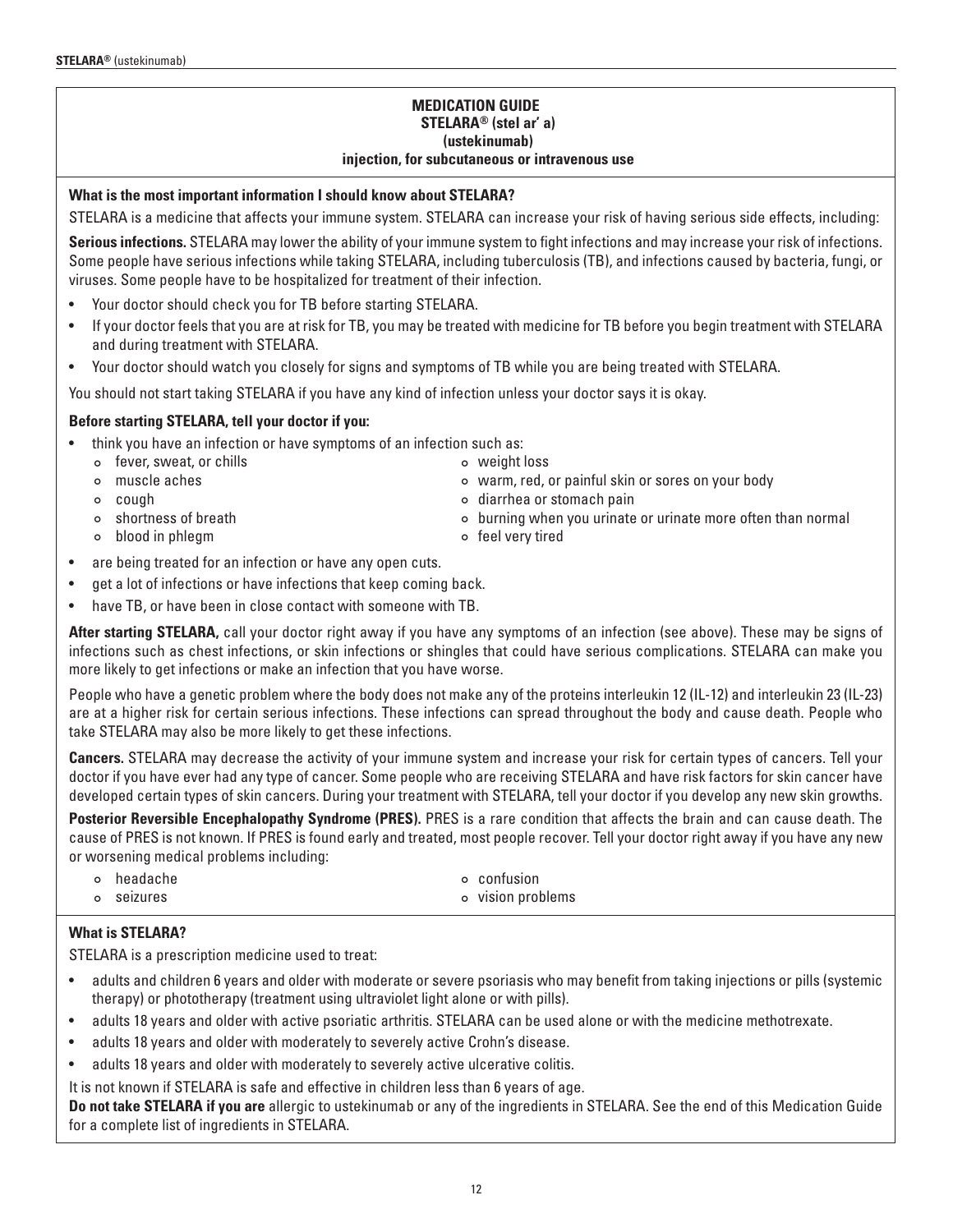## **Before you receive STELARA, tell your doctor about all of your medical conditions, including if you:**

- have any of the conditions or symptoms listed in the section **"What is the most important information I should know about STELARA?"**
- ever had an allergic reaction to STELARA. Ask your doctor if you are not sure.
- are allergic to latex. The needle cover on the prefilled syringe contains latex.
- have recently received or are scheduled to receive an immunization (vaccine). People who take STELARA should not receive live vaccines. Tell your doctor if anyone in your house needs a live vaccine. The viruses used in some types of live vaccines can spread to people with a weakened immune system, and can cause serious problems. **You should not receive the BCG vaccine during the one year before receiving STELARA or one year after you stop receiving STELARA.**
- have any new or changing lesions within psoriasis areas or on normal skin.
- are receiving or have received allergy shots, especially for serious allergic reactions. Allergy shots may not work as well for you during treatment with STELARA. STELARA may also increase your risk of having an allergic reaction to an allergy shot.
- receive or have received phototherapy for your psoriasis.
- are pregnant or plan to become pregnant. It is not known if STELARA can harm your unborn baby. You and your doctor should decide if you will receive STELARA.
- are breastfeeding or plan to breastfeed. It is thought that STELARA passes into your breast milk in small amounts.
- Talk to your doctor about the best way to feed your baby if you receive STELARA.

**Tell your doctor about all the medicines you take**, including prescription and over-the-counter medicines, vitamins, and herbal supplements.

Know the medicines you take. Keep a list of them to show your doctor and pharmacist when you get a new medicine.

## **How should I use STELARA?**

- Use STELARA exactly as your doctor tells you to.
- **The needle cover on the STELARA prefilled syringe contains latex. Do not handle the needle cover if you are sensitive to latex.**
- Adults with Crohn's disease and ulcerative colitis will receive the first dose of STELARA through a vein in the arm (intravenous infusion) in a healthcare facility by a healthcare provider. It takes at least 1 hour to receive the full dose of medicine. You will then receive STELARA as an injection under the skin (subcutaneous injection) 8 weeks after the first dose of STELARA, as described below.
- Adults with psoriasis or psoriatic arthritis and children 6 years and older with psoriasis will receive STELARA as an injection under the skin (subcutaneous injection) as described below.
- **Injecting STELARA under your skin**
	- ¢ STELARA is intended for use under the guidance and supervision of your doctor. In children 6 years and older, it is recommended that STELARA be administered by a healthcare provider. If your doctor decides that you or a caregiver may give your injections of STELARA at home, you should receive training on the right way to prepare and inject STELARA. Your doctor will determine the right dose of STELARA for you, the amount for each injection, and how often you should receive it. Do not try to inject STELARA yourself until you or your caregiver have been shown how to inject STELARA by your doctor or nurse.
	- ¢ Inject STELARA under the skin (subcutaneous injection) in your upper arms, buttocks, upper legs (thighs) or stomach area (abdomen).
	- ¢ Do not give an injection in an area of the skin that is tender, bruised, red or hard.
	- ¢ Use a different injection site each time you use STELARA.
	- ¢ If you inject more STELARA than prescribed, call your doctor right away.
	- ¢ Be sure to keep all of your scheduled follow-up appointments.

**Read the detailed Instructions for Use at the end of this Medication Guide for instructions about how to prepare and inject a dose of STELARA, and how to properly throw away (dispose of) used needles and syringes. The syringe, needle and vial must never be re-used. After the rubber stopper is punctured, STELARA can become contaminated by harmful bacteria which could cause an infection if re-used. Therefore, throw away any unused portion of STELARA.** 

## **What should I avoid while using STELARA?**

You should not receive a live vaccine while taking STELARA. See **"Before you receive STELARA, tell your doctor about all of your medical conditions, including if you:"**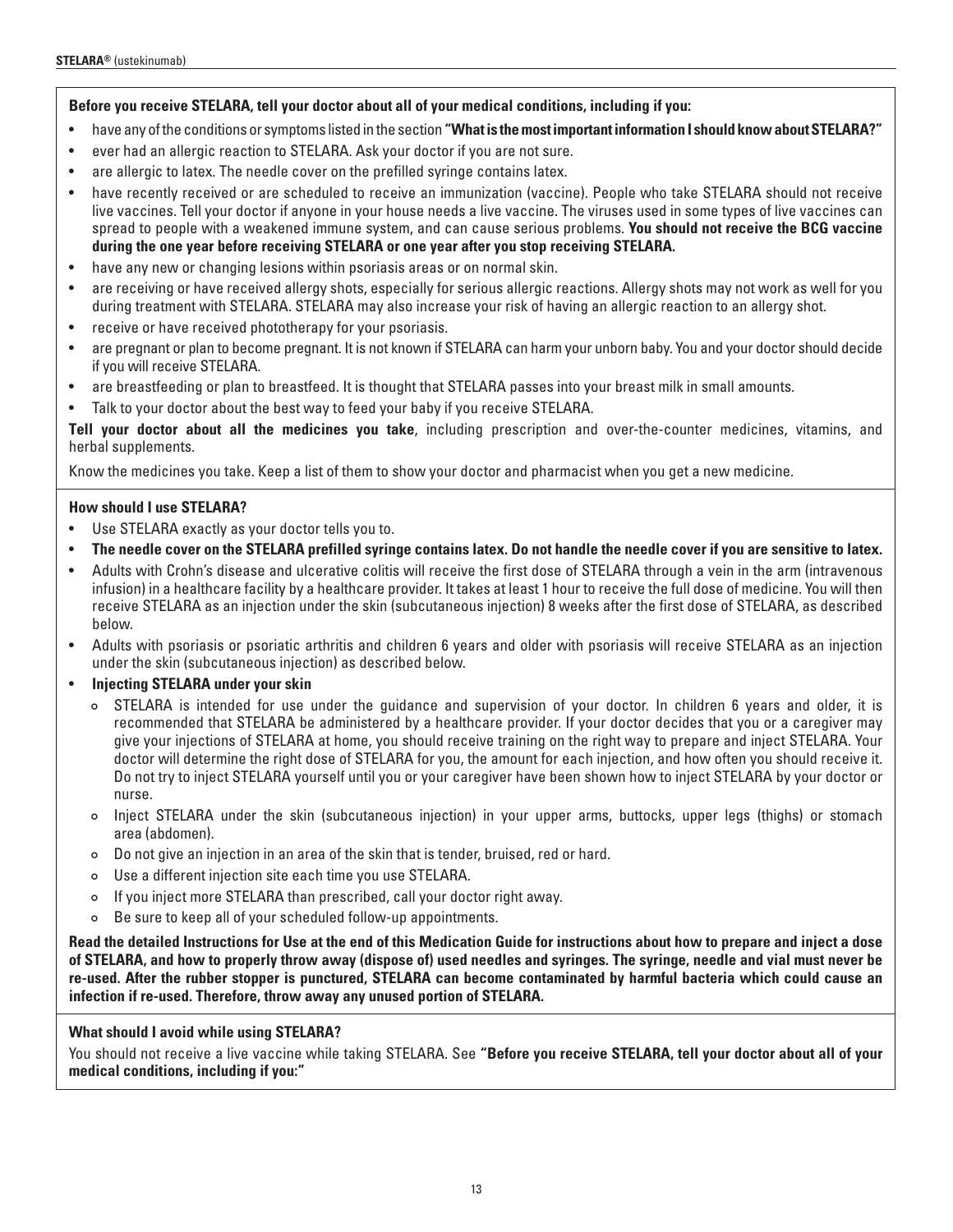## **What are the possible side effects of STELARA?**

STELARA may cause serious side effects, including:

- See **"What is the most important information I should know about STELARA?"**
- **Serious allergic reactions.** Serious allergic reactions can occur with STELARA. Stop using STELARA and get medical help right away if you have any of the following symptoms of a serious allergic reaction:
	- ¢ feeling faint ¢ chest tightness
	- ¢ swelling of your face, eyelids, tongue, or throat ¢ skin rash

• **Lung inflammation.** Cases of lung inflammation have happened in some people who receive STELARA, and may be serious. These lung problems may need to be treated in a hospital. Tell your doctor right away if you develop shortness of breath or a cough that doesn't go away during treatment with STELARA.

## **Common side effects of STELARA include:**

- nasal congestion, sore throat, and runny nose redness at the injection site
- upper respiratory infections vaginal yeast infections
- 
- headache sinus infection
- tiredness bronchitis
- itching diarrhea
- nausea and vomiting **•** stomach pain
- 
- 
- fever the state of the state of the state of the state of the state of the state of the state of the state of the state of the state of the state of the state of the state of the state of the state of the state of the
	-
	-
	-
	-

These are not all of the possible side effects of STELARA. Call your doctor for medical advice about side effects. You may report side effects to FDA at 1-800-FDA-1088.

You may also report side effects to Janssen Biotech, Inc. at 1-800 JANSSEN (1-800-526-7736).

## **How should I store STELARA?**

- Store STELARA vials and prefilled syringes in a refrigerator between 36°F to 46°F (2°C to 8°C).
- Store STELARA vials standing up straight.
- Store STELARA in the original carton to protect it from light until time to use it.
- Do not freeze STELARA.
- Do not shake STELARA.

If needed, individual STELARA prefilled syringes may also be stored at room temperature up to 30°C (86ºF) for a maximum single period of up to 30 days in the original carton to protect from light. Record the date when the prefilled syringe is first removed from the refrigerator on the carton in the space provided. Once a syringe has been stored at room temperature, it should not be returned to the refrigerator. Discard the syringe if not used within 30 days at room temperature storage. Do not use STELARA after the expiration date on the carton or on the prefilled syringe.

## **Keep STELARA and all medicines out of the reach of children.**

## **General information about the safe and effective use of STELARA.**

Medicines are sometimes prescribed for purposes other than those listed in a Medication Guide. Do not use STELARA for a condition for which it was not prescribed. Do not give STELARA to other people, even if they have the same symptoms that you have. It may harm them. You can ask your doctor or pharmacist for information about STELARA that was written for health professionals.

## **What are the ingredients in STELARA?**

**Active ingredient:** ustekinumab

**Inactive ingredients: Single-dose prefilled syringe for subcutaneous use** contains L-histidine, L-histidine monohydrochloride monohydrate, Polysorbate 80, and sucrose. **Single-dose vial for subcutaneous use** contains L-histidine, L-histidine hydrochloride monohydrate, Polysorbate 80 and sucrose. **Single-dose vial for intravenous infusion** contains EDTA disodium salt dihydrate, L-histidine, L-histidine hydrochloride monohydrate, L-methionine, Polysorbate 80, and sucrose.

Manufactured by: Janssen Biotech, Inc., Horsham, PA 19044, US License No. 1864

© 2012, 2016, 2019 Janssen Pharmaceutical Companies

For more information, go to *www.stelarainfo.com* or call 1-800-JANSSEN (1-800-526-7736).

### This Medication Guide has been approved by the U.S. Food and Drug Administration **Revised: 12/2020** Revised: 12/2020



- -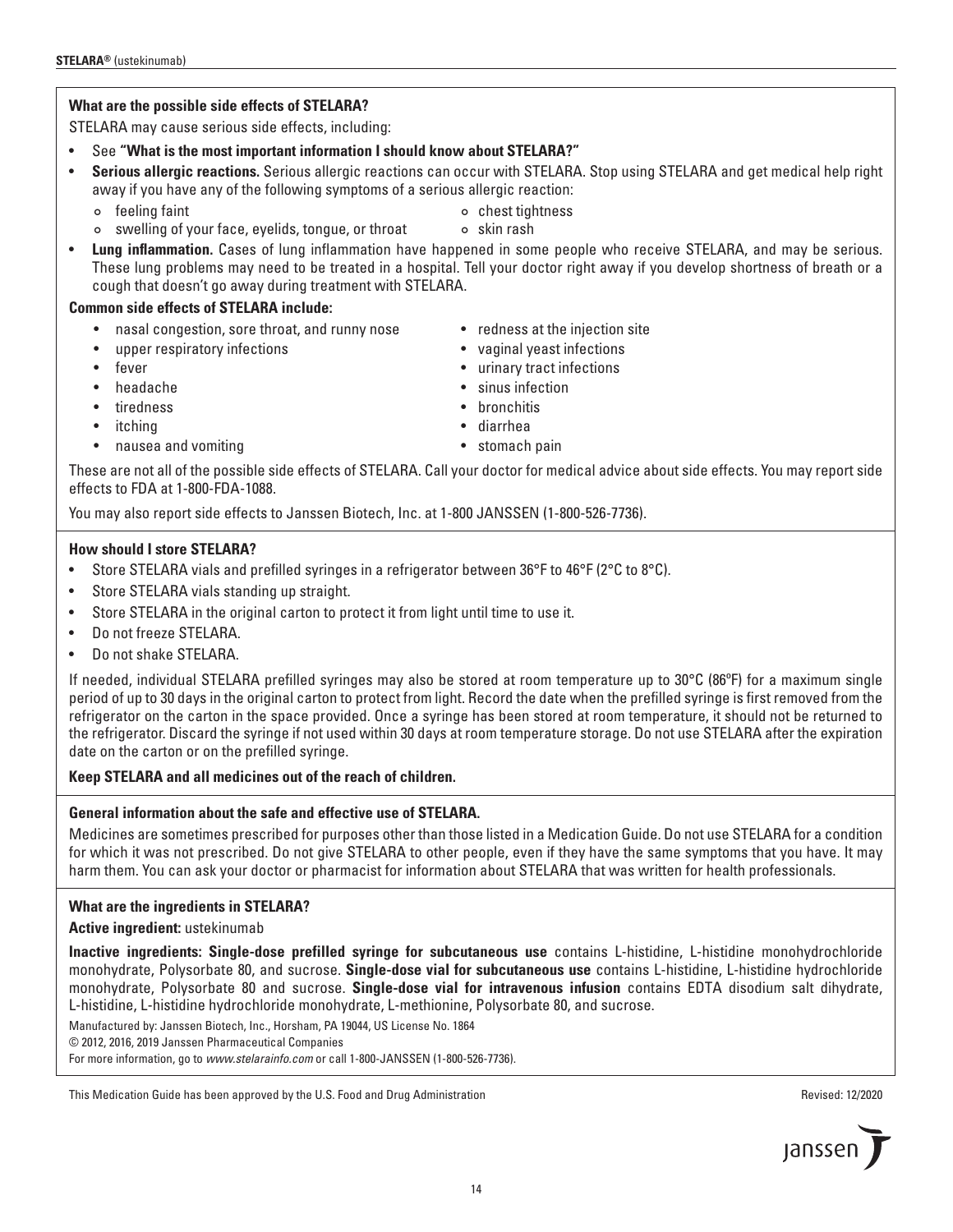## **INSTRUCTIONS FOR USE STELARA®** (ustekinumab) **STELARA (**stel ar' a**) (ustekinumab)**

## **Figure A**



## **Instructions for injecting STELARA using a prefilled syringe.**

**Read this Instructions for Use before you start using STELARA. Your doctor or nurse should show you how to prepare and give your injection of STELARA the right way.** 

If you cannot give yourself the injection:

- ask your doctor or nurse to help you, or
- ask someone who has been trained by a doctor or nurse to give your injections.

Do not try to inject STELARA yourself until you have been shown how to inject STELARA by your doctor, nurse or health professional.

## **Important information:**

- Before you start, check the carton to make sure that it is the right dose. You will have either 45 mg or 90 mg as prescribed by your doctor.
	- ¢ If your dose is 45 mg, you will receive one 45 mg prefilled syringe.
	- ¢ If your dose is 90 mg, you will receive either one 90 mg prefilled syringe or two 45 mg prefilled syringes. **If you receive two 45 mg prefilled syringes for a 90 mg dose, you will need to give yourself two injections, one right after the other.**
- Children 12 years of age and older with psoriasis who weigh 132 pounds or more may use a prefilled syringe.
- Check the expiration date on the prefilled syringe and carton. If the expiration date has passed or if the prefilled syringe has been kept at room temperature up to 30ºC (86ºF) for longer than a maximum single period of 30 days or if the prefilled syringe has been stored above 30ºC (86ºF), do not use it. If the expiration date has passed or if the prefilled syringe has been stored above 30ºC (86ºF), call your doctor or pharmacist, or call 1-800-JANSSEN (1-800-526-7736) for help.
- Make sure the syringe is not damaged.
- **The needle cover on the prefilled syringe contains latex. Do not handle the needle cover on the STELARA prefilled syringe if you are allergic to latex.**
- Check your prefilled syringe for any particles or discoloration. Your prefilled syringe should look clear and colorless to light yellow with few white particles.
- Do not use if it is frozen, discolored, cloudy or has large particles. Get a new prefilled syringe.
- **Do not shake the prefilled syringe at any time.** Shaking your prefilled syringe may damage your STELARA medicine. If your prefilled syringe has been shaken, do not use it. Get a new prefilled syringe.
- To reduce the risk of accidental needle sticks, each prefilled syringe has a needle guard that is automatically activated to cover the needle after you have given your injection. Do not pull back on the plunger at any time.

## **Gather the supplies you will need to prepare and to give your injection. (See Figure A)**

You will need:

- antiseptic wipes
- cotton balls or gauze pads
- adhesive bandage
- your prescribed dose of STELARA **(See Figure B)**
- FDA-cleared sharps disposal container. **See "Step 4: Dispose of the syringe."**



## **Figure B**

**To prevent premature activation of the needle safety guard, do not touch the NEEDLE GUARD ACTIVATION CLIPS at any time during use.** 



## **Step 1: Prepare the injection.**

- Choose a well-lit, clean, flat work surface.
- Wash your hands well with soap and warm water.
- Hold the prefilled syringe with the covered needle pointing upward.

## **Step 2: Prepare your injection site**

- Choose an injection site around your stomach area (abdomen), buttocks, upper legs (thighs). If a caregiver is giving you the injection, the outer area of the upper arms may also be used. **(See Figure C)**
- **Use a different injection site for each injection. Do not** give an injection in an area of the skin that is tender, bruised, red or hard.
- Clean the skin with an antiseptic wipe where you plan to give your injection.
- **Do not** touch this area again before giving the injection. Let your skin dry before injecting.
- **Do not** fan or blow on the clean area.

## **Figure C**



\*Areas in gray are recommended injection sites.

## **Step 3: Inject STELARA**

- Remove the needle cover when you are ready to inject your STELARA.
- **Do not** touch the plunger while removing the needle cover.
- Hold the body of the prefilled syringe with one hand, and pull the needle cover straight off. **(see Figure D)**
- Put the needle cover in the trash.
- You may also see a drop of liquid at the end of the needle. This is normal.
- **Do not** touch the needle or let it touch anything.
- **Do not** use the prefilled syringe if it is dropped without the needle cover in place. Call your doctor, nurse or health professional for instructions.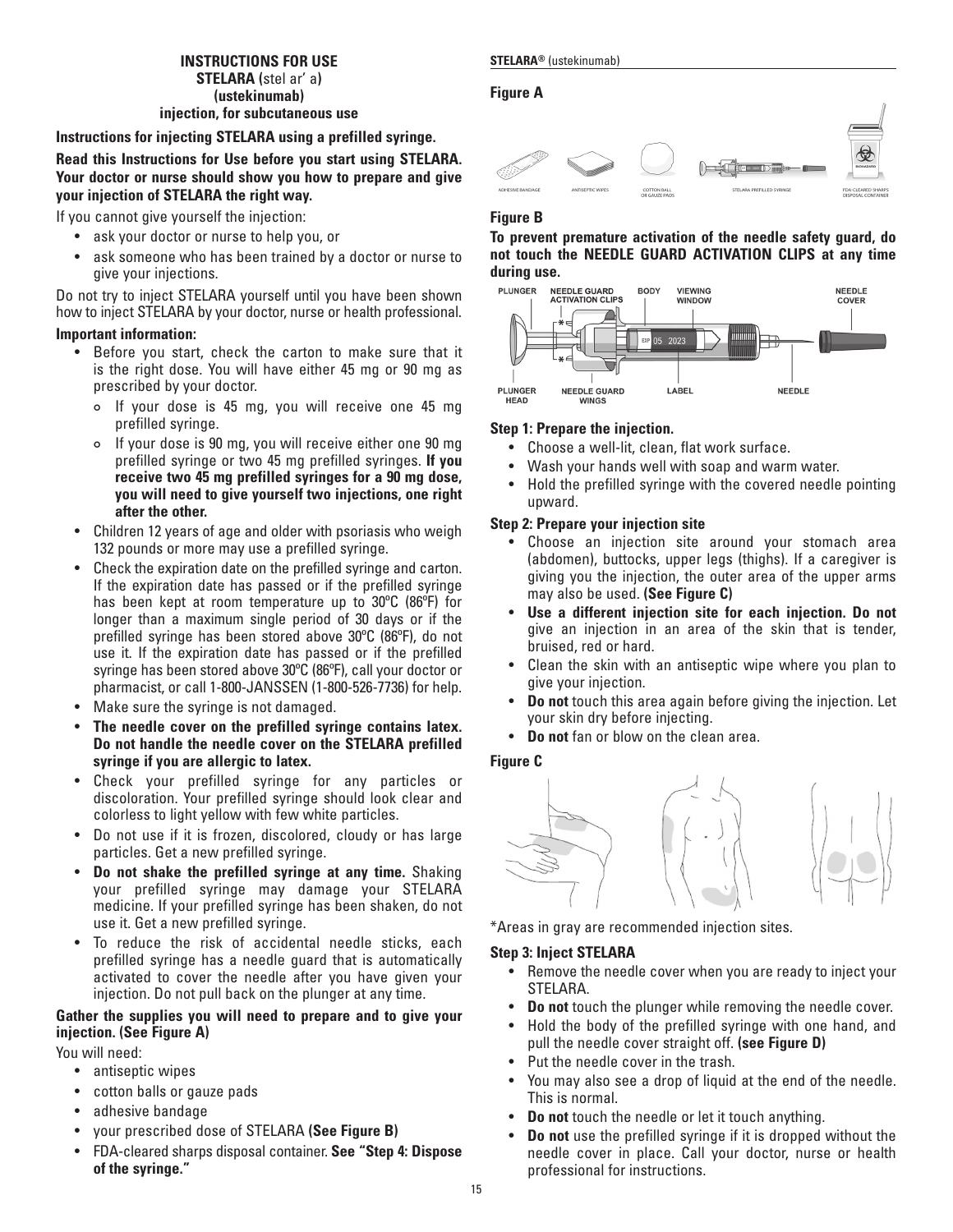## **Figure D**



• Hold the body of the prefilled syringe in one hand between the thumb and index fingers. **(See Figure E)**

## **Figure E**



- **Do not** pull back on the plunger at any time.
- Use the other hand to gently pinch the cleaned area of skin. Hold firmly.
- Use a quick, dart-like motion to insert the needle into the pinched skin at about a 45-degree angle. **(See Figure F)**

## **Figure F**



• Inject all of the liquid by using your thumb to push in the plunger until the plunger head is completely between the needle guard wings. **(See Figure G)**

## **Figure G**



- When the plunger is pushed as far as it will go, keep pressure on the plunger head. Take the needle out of the skin and let go of the skin.
- Slowly take your thumb off the plunger head. This will let the empty syringe move up until the entire needle is covered by the needle guard. **(See Figure H)**

## **Figure H**



• When the needle is pulled out of your skin, there may be a little bleeding at the injection site. This is normal. You can press a cotton ball or gauze pad to the injection site if needed. Do not rub the injection site. You may cover the injection site with a small adhesive bandage, if necessary.

**If your dose is 90 mg, you will receive either one 90 mg prefilled syringe or two 45 mg prefilled syringes. If you receive two 45 mg prefilled syringes for a 90 mg dose, you will need to give yourself a second injection right after the first. Repeat Steps 1-3 for the second injection using a new syringe. Choose a different site for the second injection.**

## **Step 4: Dispose of the syringe.**

- Put the syringe in a FDA-cleared sharps disposal container right away after use. **Do not throw away (dispose of) loose syringes in your household trash.**
- If you do not have a FDA-cleared sharps disposal container, you may use a household container that is:
	- ¢ made of heavy-duty plastic.
	- ¢ can be closed with a tight-fitting, puncture-resistant lid, without sharps being able to come out.
	- ¢ upright and stable during use,
	- ¢ leak-resistant,
	- ¢ and properly labeled to warn of hazardous waste inside the container.
- When your sharps disposal container is almost full, you will need to follow your community guidelines for the right way to dispose of your sharps disposal container. There may be local or state laws about how to throw away syringes and needles. For more information about safe sharps disposal, and for specific information about sharps disposal in the state that you live in, go to the FDA's website at: http://www.fda.gov/safesharpsdisposal.
- Do not dispose of your sharps disposal container in your household trash unless your community guidelines permit this. Do not recycle your sharps disposal container.
- If you have any questions, talk to your doctor or pharmacist.

## **Keep STELARA and all medicines out of the reach of children.**

Prefilled Syringe Manufactured by:

Janssen Biotech, Inc., Horsham, PA 19044, US License No. 1864 at Baxter Pharmaceutical Solutions, Bloomington, IN 47403 and at Cilag AG, Schaffhausen, Switzerland

This Instructions for Use has been approved by the U.S. Food and Drug Administration.

Revised: 03/2020

© 2012 Janssen Pharmaceutical Companies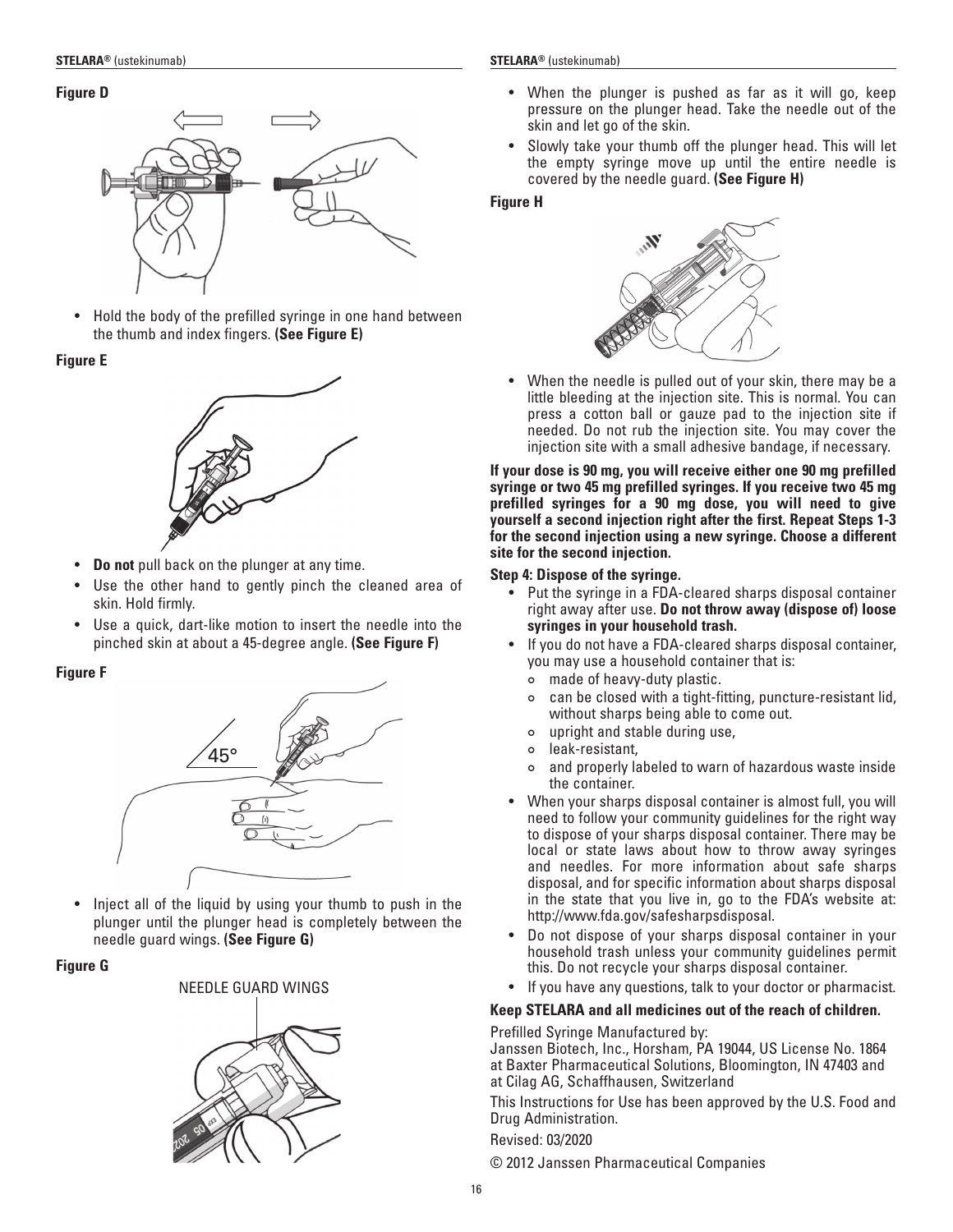## **INSTRUCTIONS FOR USE STELARA®** (ustekinumab) **STELARA (**stel ar' a**) (ustekinumab) injection, for subcutaneous use**

## **Instructions for injecting STELARA from a vial.**

## **Read this Instructions for Use before you start using STELARA. Your doctor or nurse should show you how to prepare, measure your dose, and give your injection of STELARA the right way.**

If you cannot give yourself the injection:

- ask your doctor or nurse to help you, or
- ask someone who has been trained by a doctor or nurse to give your injections.

Do not try to inject STELARA yourself until you have been shown how to inject STELARA by your doctor, nurse or health professional.

## **Important information:**

- Before you start, check the carton to make sure that it is the right dose. You will have either 45 mg or 90 mg as prescribed by your doctor.
	- ¢ If your dose is 45 mg or less you will receive one 45 mg vial.
	- ¢ If your dose is 90 mg, you will receive two 45 mg vials **and you will need to give yourself two injections, one right after the other.**
- Children 12 years of age and older weighing less than 132 pounds require a dose lower than 45 mg.
- Check the expiration date on the vial and carton. If the expiration date has passed, do not use it. If the expiration date has passed, call your doctor or pharmacist, or call 1-800-JANSSEN (1-800-526-7736) for help.
- Check the vial for any particles or discoloration. Your vial should look clear and colorless to light yellow with few white particles.
- Do not use if it is frozen, discolored, cloudy or has large particles. Get a new vial.
- **Do not shake the vial at any time.** Shaking your vial may damage your STELARA medicine. If your vial has been shaken, do not use it. Get a new vial.
- Do not use a STELARA vial more than one time, even if there is medicine left in the vial. After the rubber stopper is punctured, STELARA can become contaminated by harmful bacteria which could cause an infection if re-used. Therefore, throw away any unused STELARA after you give your injection.
- Safely throw away (dispose of) STELARA vials after use.
- Do not re-use syringes or needles. See "**Step 6: Dispose of needles and syringes."**
- To avoid needle-stick injuries, **do not** recap needles.

## **Gather the supplies you will need to prepare STELARA and to give your injection. (See Figure A)**

You will need:

- a syringe with the needle attached, you will need a prescription from your healthcare provider to get syringes with the needles attached from your pharmacy.
- antiseptic wipes
- cotton balls or gauze pads
- adhesive bandage
- your prescribed dose of STELARA
- FDA-cleared sharps disposal container. See "**Step 6: Dispose of needles and syringes."**

## **Figure A**



**COTTON BALL** OR GAUZE PADS

**DISPOSAL CONTAINER** 



SYRINGE AND ATTACHED NEEDLE

## **Step 1: Prepare the injection.**

- Choose a well-lit, clean, flat work surface.
- Wash your hands well with soap and warm water.

## **Step 2: Prepare your injection site**

- Choose an injection site around your stomach area (abdomen), buttocks, and upper legs (thighs). If a caregiver is giving you the injection, the outer area of the upper arms may also be used. **(See Figure B)**
- **Use a different injection site for each injection. Do not** give an injection in an area of the skin that is tender, bruised, red or hard.
- Clean the skin with an antiseptic wipe where you plan to give your injection.
- **Do not** touch this area again before giving the injection. Let your skin dry before injecting.
- **Do not** fan or blow on the clean area.

## **Figure B**



\*Areas in gray are recommended injection sites.

## **Step 3: Prepare the vial.**

• Remove the cap from the top of the vial. Throw away the cap but do not remove the rubber stopper. **(See Figure C)**

## **Figure C**

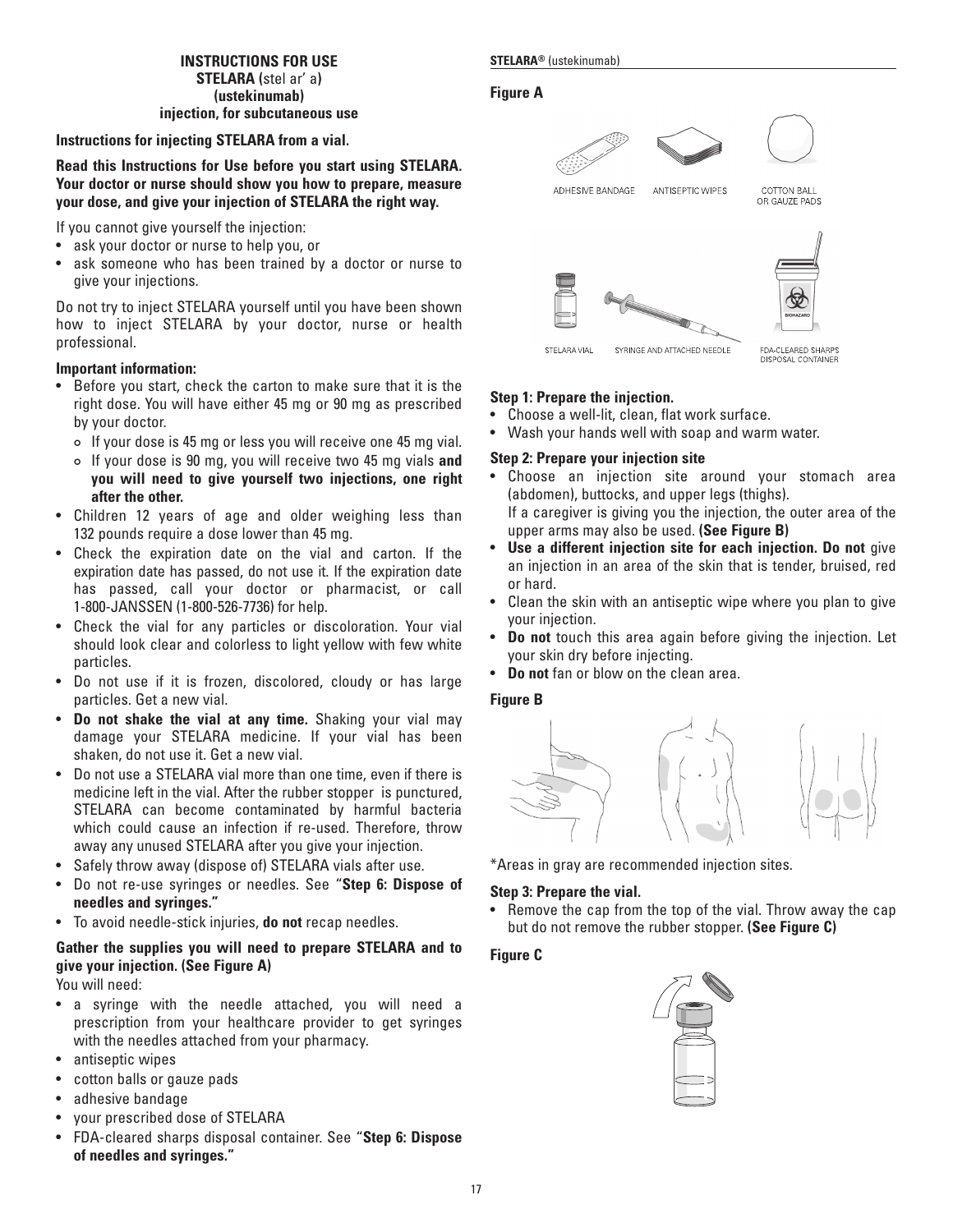• Clean the rubber stopper with an antiseptic swab. **(See Figure D)**

## **Figure D**



- Do not touch the rubber stopper after you clean it.
- Put the vial on a flat surface.

## **Step 4: Prepare the needle**

- Pick up the syringe with the needle attached.
- Remove the cap that covers the needle. **(See Figure E)**
- Throw the needle cap away. Do not touch the needle or allow the needle to touch anything.

## **Figure E**



- Carefully pull back on the plunger to the line that matches the dose prescribed by your doctor.
- Hold the vial between your thumb and index (pointer) finger.
- Use your other hand to push the syringe needle through the center of the rubber stopper. **(See Figure F)**

## **Figure F**



- Push down on the plunger until all of the air has gone from the syringe into the vial.
- Turn the vial and the syringe upside down. **(See Figure G)**
- Hold the STELARA vial with one hand.
- It is important that the needle is always in the liquid in order to prevent air bubbles forming in the syringe.
- Pull back on the syringe plunger with your other hand.
- Fill the syringe until the black tip of the plunger lines up with the mark that matches your prescribed dose.

## **Figure G**



- **Do not remove the needle from the vial.** Hold the syringe with the needle pointing up to see if it has any air bubbles inside.
- If there are air bubbles, gently tap the side of the syringe until the air bubbles rise to the top. **(See Figure H)**
- Slowly press the plunger up until all of the air bubbles are out of the syringe (but none of the liquid is out).
- Remove the syringe from the vial. Do not lay the syringe down or allow the needle to touch anything.

## **Figure H**



## **Step 5: Inject STELARA**

- Hold the barrel of the syringe in one hand, between the thumb and index fingers.
- **Do not** pull back on the plunger at any time.
- Use the other hand to gently pinch the cleaned area of skin. Hold firmly.
- Use a quick, dart-like motion to insert the needle into the pinched skin at about a 45-degree angle. **(See Figure I)**

## **Figure I**



- Push the plunger with your thumb as far as it will go to inject all of the liquid. Push it slowly and evenly, keeping the skin gently pinched.
- When the syringe is empty, pull the needle out of your skin and let go of the skin. **(See Figure J)**